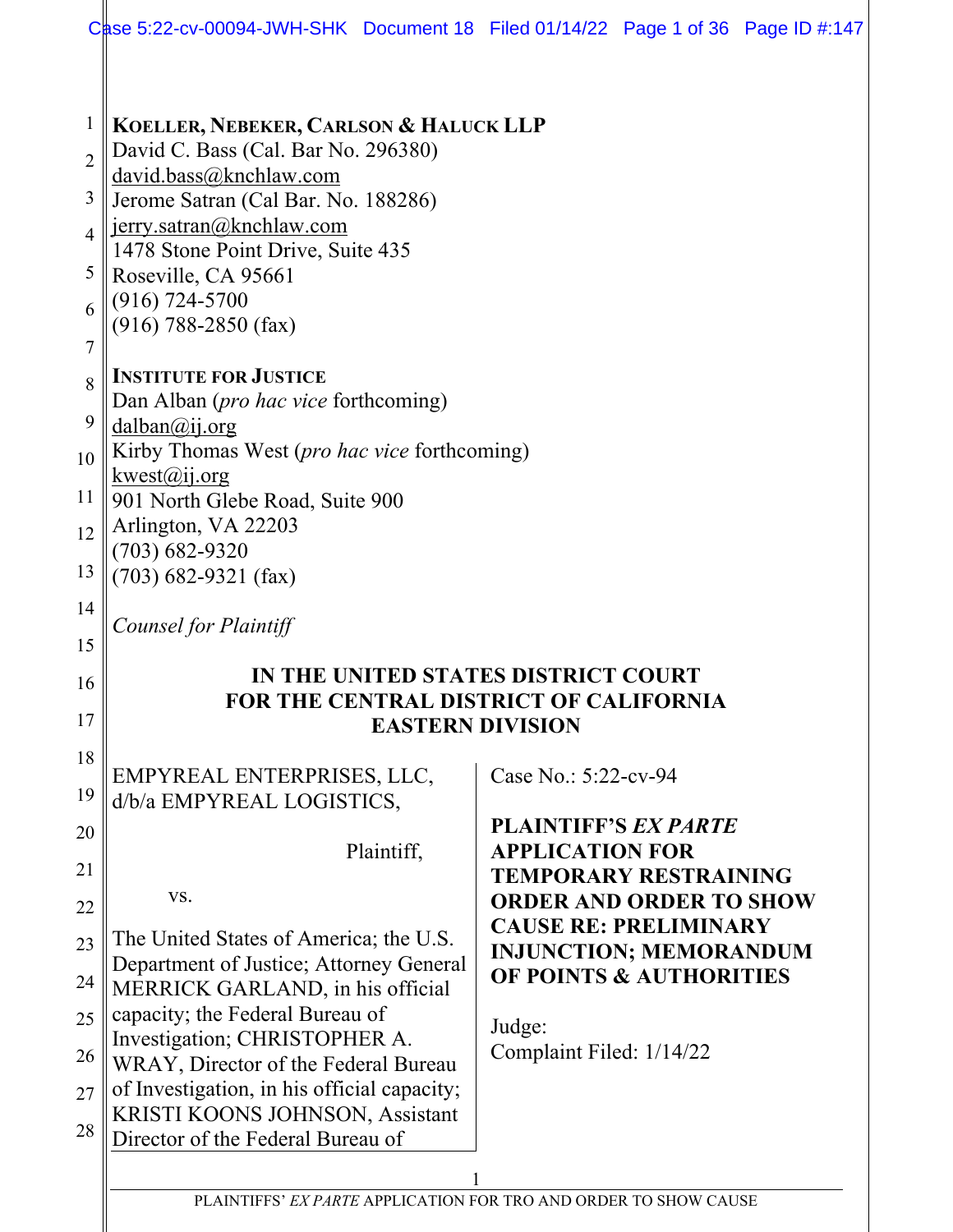1 2 3 4 5 6 7 8 Investigation overseeing the FBI's Los Angeles Field Office, in her official capacity; the Drug Enforcement Administration; ANNE MILGRAM, Administrator of the Drug Enforcement Administration, in her official capacity; SHANNON D. DICUS, San Bernardino County Sheriff-Coroner, in his official capacity as the head of the San Bernardino County Sheriff's Office.

Defendants.

10 11 12 13 14 15 16 17 18 19 20 21 22 **PLEASE TAKE NOTICE** that Plaintiff Empyreal Enterprises, LLC, d/b/a Empyreal Logistics ("Empyreal") applies, *ex parte*, for a temporary restraining order ("TRO") and an order to show cause regarding the issuance of a preliminary injunction against Defendants The United States; the U.S. Department of Justice; Attorney General Merrick Garland, in his official capacity; the Federal Bureau of Investigation; Christopher A. Wray, Director of the Federal Bureau of Investigation, in his official capacity; Kristi Koons Johnson, Assistant Director of the Federal Bureau of Investigation overseeing the FBI's Los Angeles Field Office, in her official capacity; the Drug Enforcement Administration; Anne Milgram, Administrator of the Drug Enforcement Administration, in her official capacity (together, "Federal Defendants"); Shannon D. Dicus, San Bernardino County Sheriff-Coroner, in his official capacity as the head of the San Bernardino County Sheriff's Office ("Sheriff Dicus" or the "Sheriff") (collectively, "Defendants").

23 24 25 26 27 Empyreal seeks to prevent Defendants' continued unlawful and unconstitutional stops, searches, and seizures of its property, including Defendants' pretextual stops of Empyreal's vehicles and baseless seizures of hundreds of thousands of dollars of currency that Empyreal lawfully transports for other lawful businesses to deposit into legitimate banking institutions.

28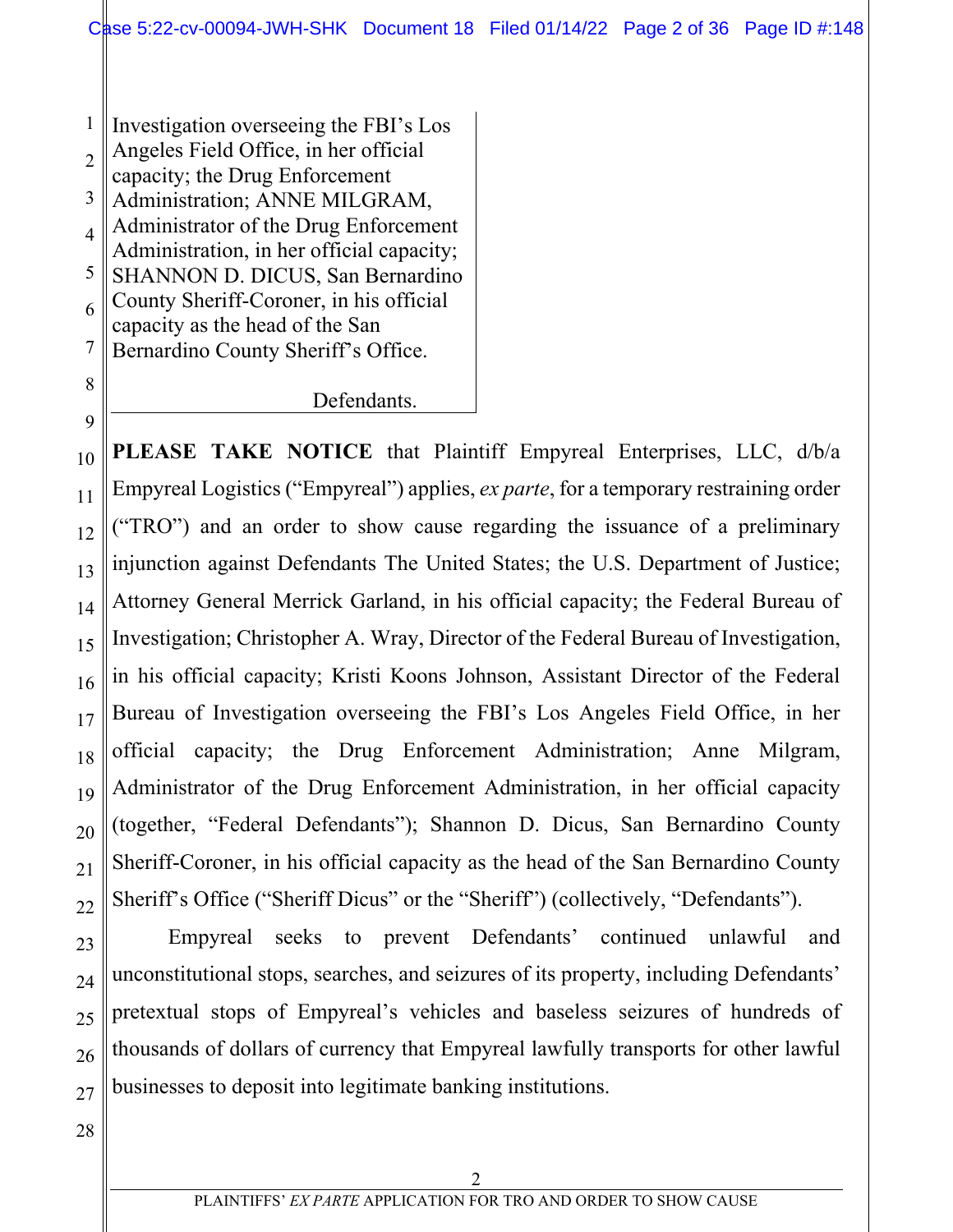1 2 3 4 5 6 7 8 9 10 11 12 13 14 15 16 17 18 19 Empyreal is a cash-in-transit (armored car) business. Among its clients are financial institutions and the state-legal and licensed medical cannabis dispensaries that have banking services with those institutions, as well as traditional, noncannabis businesses such as restaurants and convenience stores. To help prevent cannabis dispensaries from storing so much cash on hand that they become the targets of robberies, Empyreal transports their cash proceeds to legitimate banking institutions. On five occasions, including **three times in the past eight weeks** in San Bernardino County, sheriff's deputies have stopped and searched Empyreal's vehicles. During three of these five incidents, one or more Defendants seized the cash Empyreal was transporting. (Empyreal was not transporting any cash proceeds related to cannabis during the other two incidents.) The traffic stops themselves were pretextual; no citations were ever issued. And no one has been charged with any crime related to any of these incidents, but the seized cash has not been returned and is being processed for Defendants to keep through civil forfeiture. These stops and seizures were *ultra vires* the statutory authority of the agencies involved; were suspicionless, lacked probable cause, and were unreasonable in violation of the Fourth Amendment; and were motivated by Sheriff Dicus's ability to receive the proceeds of the civil forfeiture of the seized assets for his department's financial gain, in violation of the Due Process Clause of the Fourteenth Amendment.

20 21 22 23 24 25 26 27 28 Empyreal has already been forced to suspend its operations in San Bernardino County due to the ongoing nature of these stops, searches, and seizures, and it has had to suspend the use and renovation of a vault and currency processing facility in San Bernardino County that is critical to its business in Southern California. It has also had to reroute its vehicles to avoid traveling through Kansas while traveling to and from state-licensed medical cannabis dispensaries in Kansas City, Missouri after an Empyreal vehicle was stopped, searched, and had its cash contents seized on I-70 in Dickinson County, Kansas—at great inconvenience and additional cost. Empyreal has also had to forgo its plans to roll out services for non-cannabis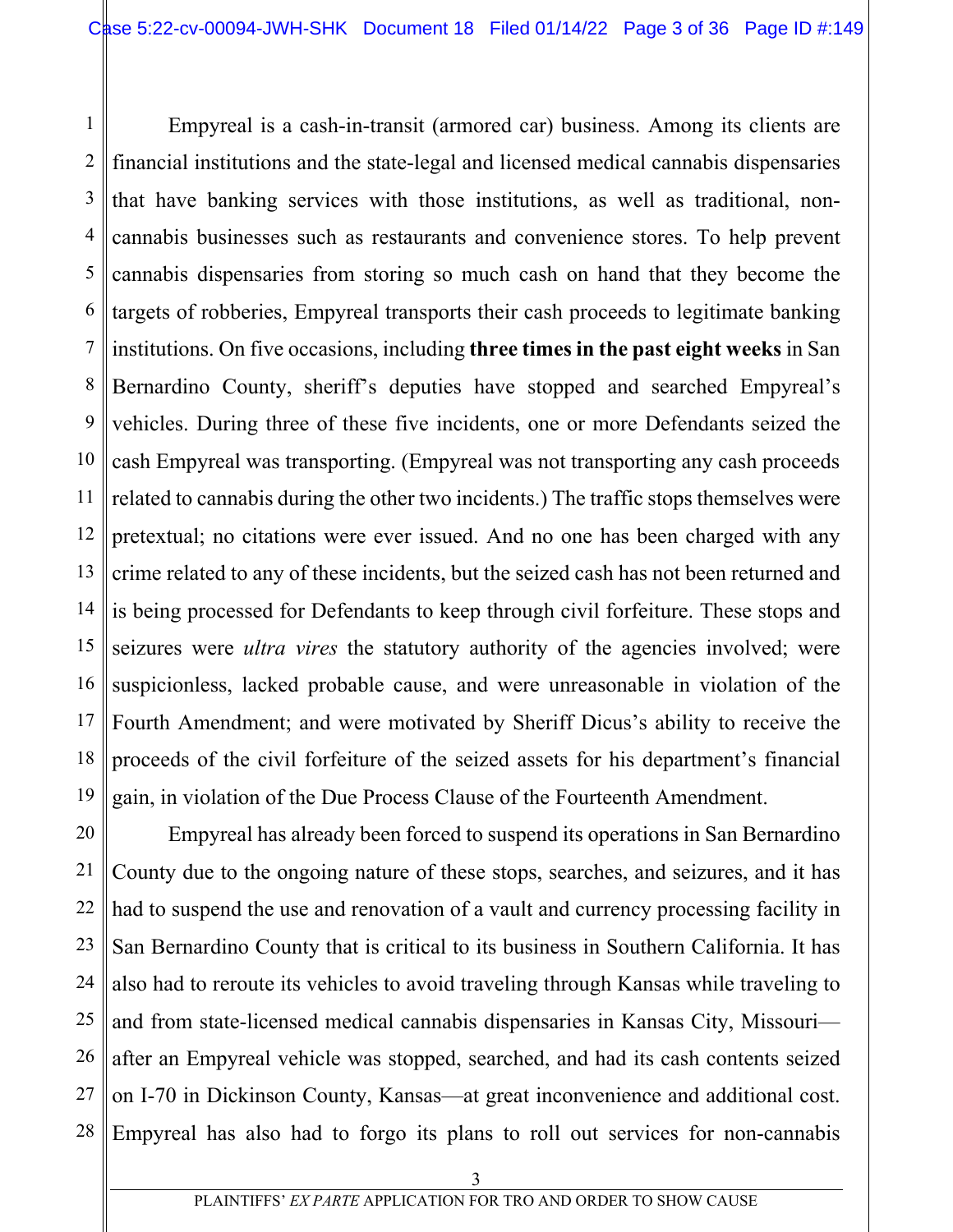1 2 3 4 5 customers in three Midwestern states due to informed concerns that Empyreal's vehicles may be targeted by law enforcement in those states in the aftermath of the Kansas seizure. Empyreal has lost potential customers and new business from existing customers due to concerns about the Kansas seizure, and it expects that the California seizures will have a similar effect.

6 7 8 9 10 11 12 13 For Empyreal to continue operating its lawful business, these unlawful and unconstitutional stops, searches, and seizures must be enjoined going forward. Without this Court's immediate intervention, Empyreal cannot continue to operate in San Bernardino County, or in Kansas, or anywhere else the Federal Defendants partner with state or local law-enforcement agencies to target Empyreal's vehicles for stops, searches, and the seizure of their contents. These ongoing abuses pose a critical threat to Empyreal's business operations and its ability to retain clients and acquire new clients, particularly in Southern California.

14 15 16 17 18 19 20 21 For the reasons explained in the accompanying memorandum of points and authorities, (1) Empyreal is likely to succeed on its claims that Defendants are acting *ultra vires* their statutory authority and that Sheriff Dicus is violating the Fourth and Fourteenth Amendments to the U.S. Constitution; (2) Empyreal is suffering and will continue to suffer irreparable harm in the absence of immediate injunctive relief; and (3) the balance of equities and the public interest compel immediate injunctive relief. Accordingly, the Court should issue a temporary restraining order and an order to show cause why a preliminary injunction should not issue.

22 23 24 25 26 27 28 The Court should also "dispense with" the requirement that Empyreal file a bond under Rule 65(c) because "there is no realistic likelihood of harm to [Defendants] from enjoining [their] conduct." *Jorgensen v. Cassiday*, 320 F.3d 906, 919 (9th Cir. 2003). This is a civil rights case, and Defendants are government entities—not for-profit businesses—so there is no risk to Defendants of business disruption or other economic injury in the absence of a bond. And "Defendants are not likely to suffer harm as a result of being enjoined from engaging in illegal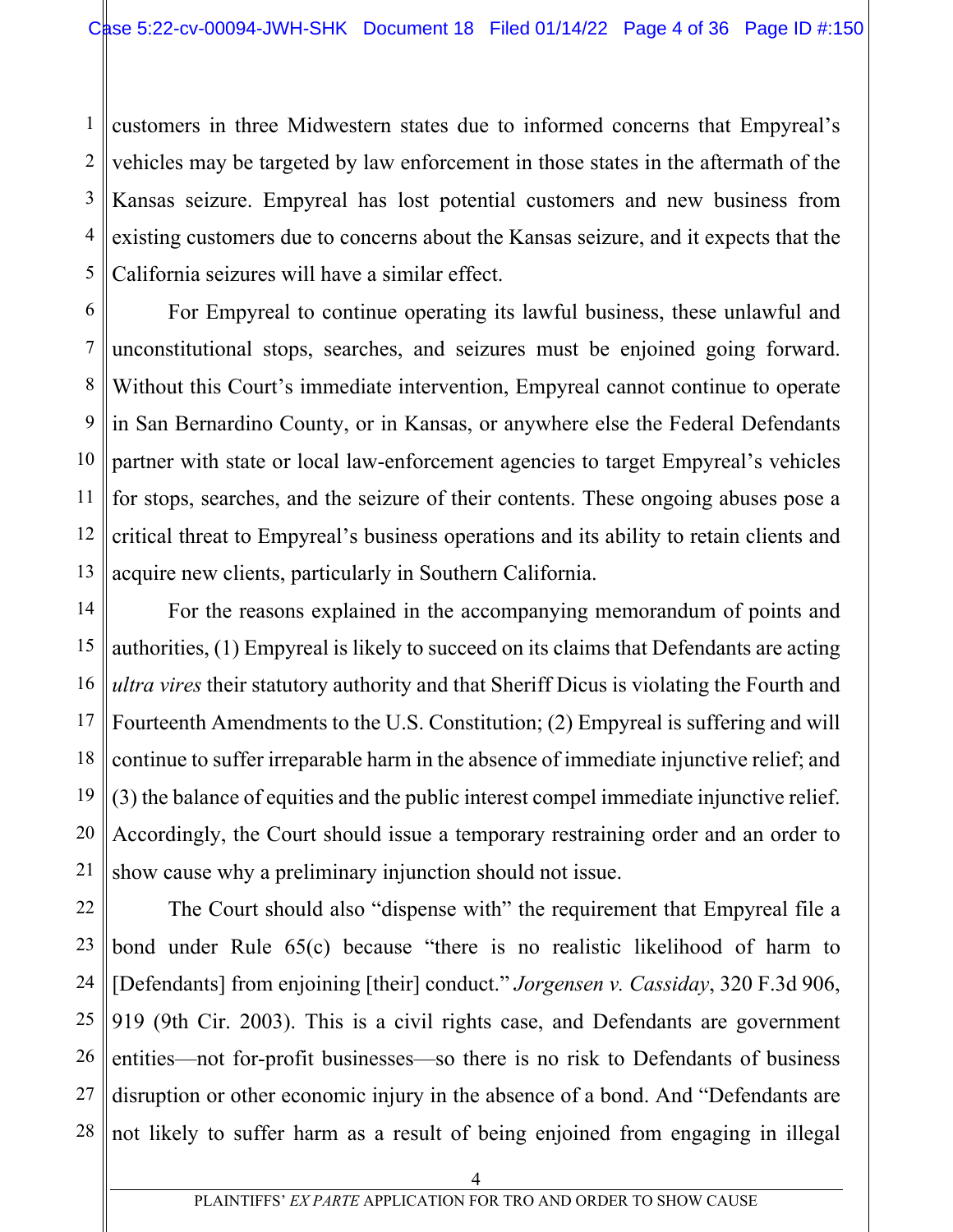1 2 [namely, ultra vires and unconstitutional] conduct." *BYD Co. Ltd v. Khazai*, 2020 WL 3893310, at \*6 (C.D. Cal. July 10, 2020).

3 4 5 6 7 This *ex parte* application for a temporary restraining order is based on Empyreal's Complaint, this application, the attached memorandum of points and authorities, the attached declaration of Empyreal CEO Deirdra O'Gorman ("O'Gorman Decl.") and exhibits thereto, the attached affidavit of counsel, and any further briefing and arguments of counsel.

9 Dated: January 14, 2022

10

20

21

22

23

24

25

26

27

28

8

11 12 13 14 15 16 17 18 19 **INSTITUTE FOR JUSTICE** Dan Alban (*pro hac vice* forthcoming) dalban@ij.org Kirby Thomas West (*pro hac vice* forthcoming)  $kwest@ii.org$ 901 North Glebe Road, Suite 900 Arlington, VA 22203 (703) 682-9320 (703) 682-9321 (fax)

Respectfully submitted,

/s/ David C. Bass **KOELLER, NEBEKER, CARLSON & HALUCK LLP**  David C. Bass (Cal. Bar No. 296380) david.bass@knchlaw.com Jerome Satran (Cal Bar. No. 188286) jerry.satran@knchlaw.com 1478 Stone Point Drive, Suite 435 Roseville, CA 95661 (916) 724-5700 (916) 788-2850 (fax)

*Counsel for Plaintiff*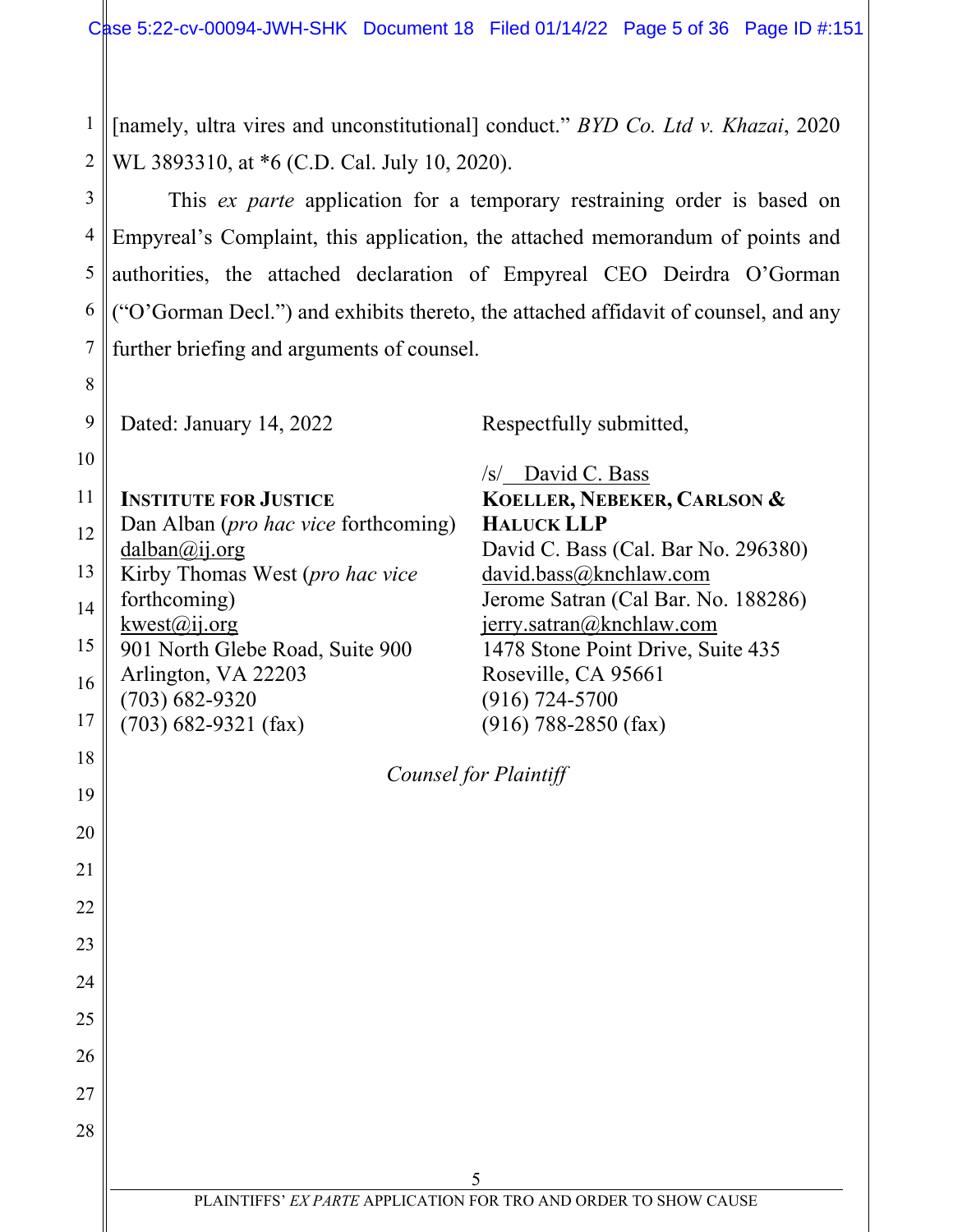| $\overline{2}$ |                 | <b>TABLE OF CONTENTS</b>                                                                                                                                                                                       |
|----------------|-----------------|----------------------------------------------------------------------------------------------------------------------------------------------------------------------------------------------------------------|
|                |                 | Page                                                                                                                                                                                                           |
| $\overline{4}$ |                 |                                                                                                                                                                                                                |
|                |                 |                                                                                                                                                                                                                |
| Ī.<br>6        |                 |                                                                                                                                                                                                                |
| П.             |                 |                                                                                                                                                                                                                |
|                | A.              | Empyreal is a law-abiding, national cash-in-transit business 2                                                                                                                                                 |
| 10             | B.              | Defendants are engaged in an ongoing effort targeting Empyreal's                                                                                                                                               |
| 12             | $\mathcal{C}$ . | Because of Defendants' ongoing conduct, Empyreal has had to<br>suspend operations and forgo offering new services in several states,<br>and it is suffering reputational damage that is causing it significant |
|                |                 |                                                                                                                                                                                                                |
| 14<br>15       | D.              | California law authorizes the business activities for which Defendants<br>are targeting Empyreal for unlawful stops, searches, and seizures 9                                                                  |
| 16             | Ε.              | The appropriations rider known as the Rohrabacher-Farr Amendment<br>prohibits the Federal Defendants from interfering with state-legal                                                                         |
| 18<br>19<br>20 | F.              | Defendants have a financial incentive to stop, search, and seize<br>Empyreal's vehicles and their contents, which violates Empyreal's                                                                          |
| III.           |                 |                                                                                                                                                                                                                |
| IV.            |                 |                                                                                                                                                                                                                |
| 24             | A.              | Empyreal is likely to succeed on its <i>ultra vires</i> , Fourth Amendment,                                                                                                                                    |
| 25<br>26       |                 | 1.<br>The ongoing conduct of Sheriff Dicus and his department                                                                                                                                                  |
| 28             |                 |                                                                                                                                                                                                                |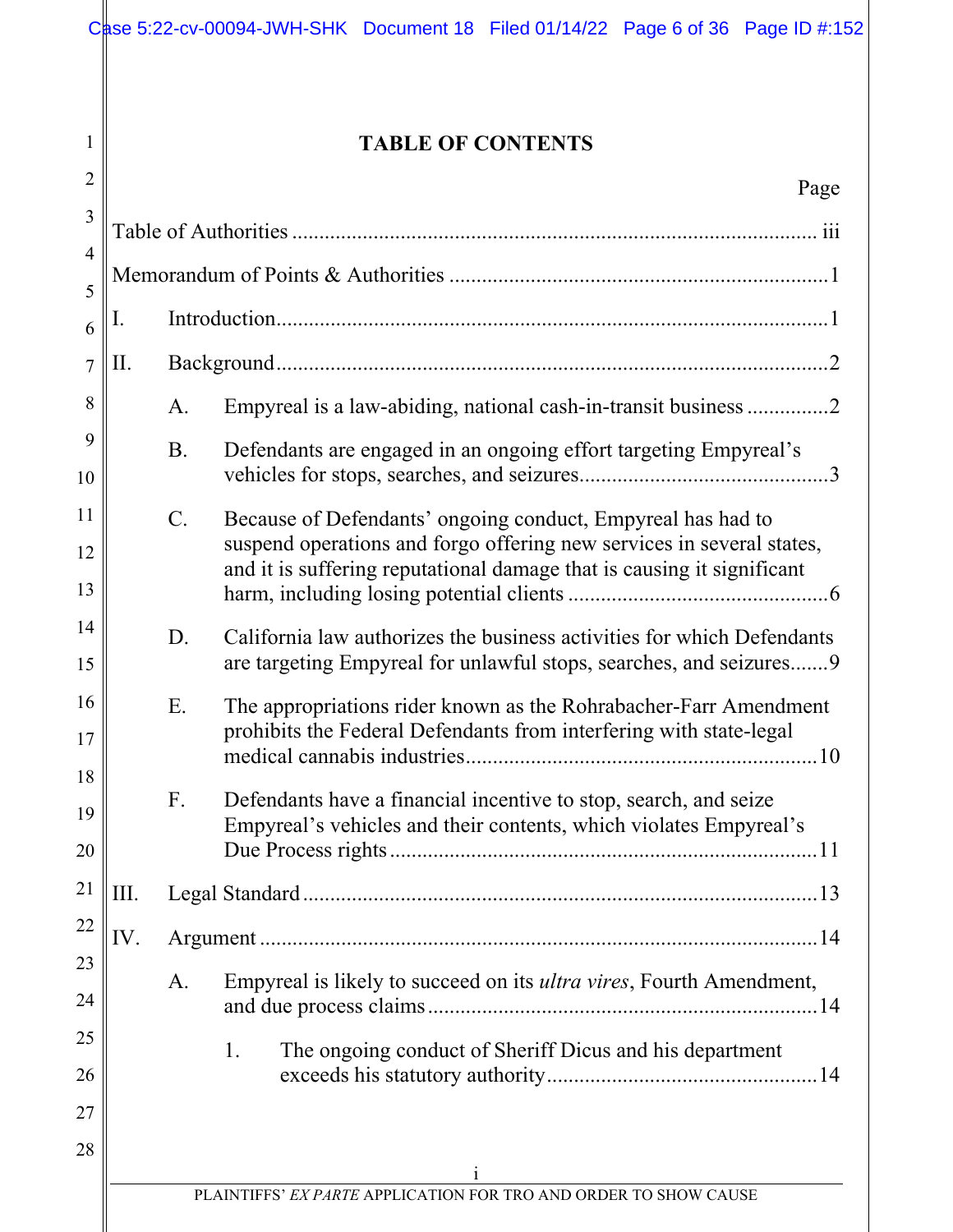|                     | Case 5:22-cv-00094-JWH-SHK Document 18 Filed 01/14/22 Page 7 of 36 Page ID #:153 |  |  |
|---------------------|----------------------------------------------------------------------------------|--|--|
|                     |                                                                                  |  |  |
| 1<br>$\overline{2}$ | 2.<br>The Federal Defendants' ongoing conduct exceeds their                      |  |  |
| 3                   | 3.                                                                               |  |  |
| 4                   | 4.<br>The Sheriff is violating due process because his conduct is                |  |  |
| 5                   |                                                                                  |  |  |
| 6                   | <b>B.</b><br>Empyreal is suffering and will continue to suffer substantial       |  |  |
| $\overline{7}$<br>8 | $C$ .<br>The equities and public interest strongly favor an injunction25         |  |  |
| 9                   | V.                                                                               |  |  |
| 10                  |                                                                                  |  |  |
| 11                  |                                                                                  |  |  |
| 12                  |                                                                                  |  |  |
| 13                  |                                                                                  |  |  |
| 14                  |                                                                                  |  |  |
| 15                  |                                                                                  |  |  |
| 16                  |                                                                                  |  |  |
| 17                  |                                                                                  |  |  |
| 18                  |                                                                                  |  |  |
| 19<br>20            |                                                                                  |  |  |
| 21                  |                                                                                  |  |  |
| 22                  |                                                                                  |  |  |
| 23                  |                                                                                  |  |  |
| 24                  |                                                                                  |  |  |
| 25                  |                                                                                  |  |  |
| 26                  |                                                                                  |  |  |
| 27                  |                                                                                  |  |  |
| 28                  |                                                                                  |  |  |
|                     | $\overline{2}$                                                                   |  |  |
|                     | PLAINTIFFS' EX PARTE APPLICATION FOR TRO AND ORDER TO SHOW CAUSE                 |  |  |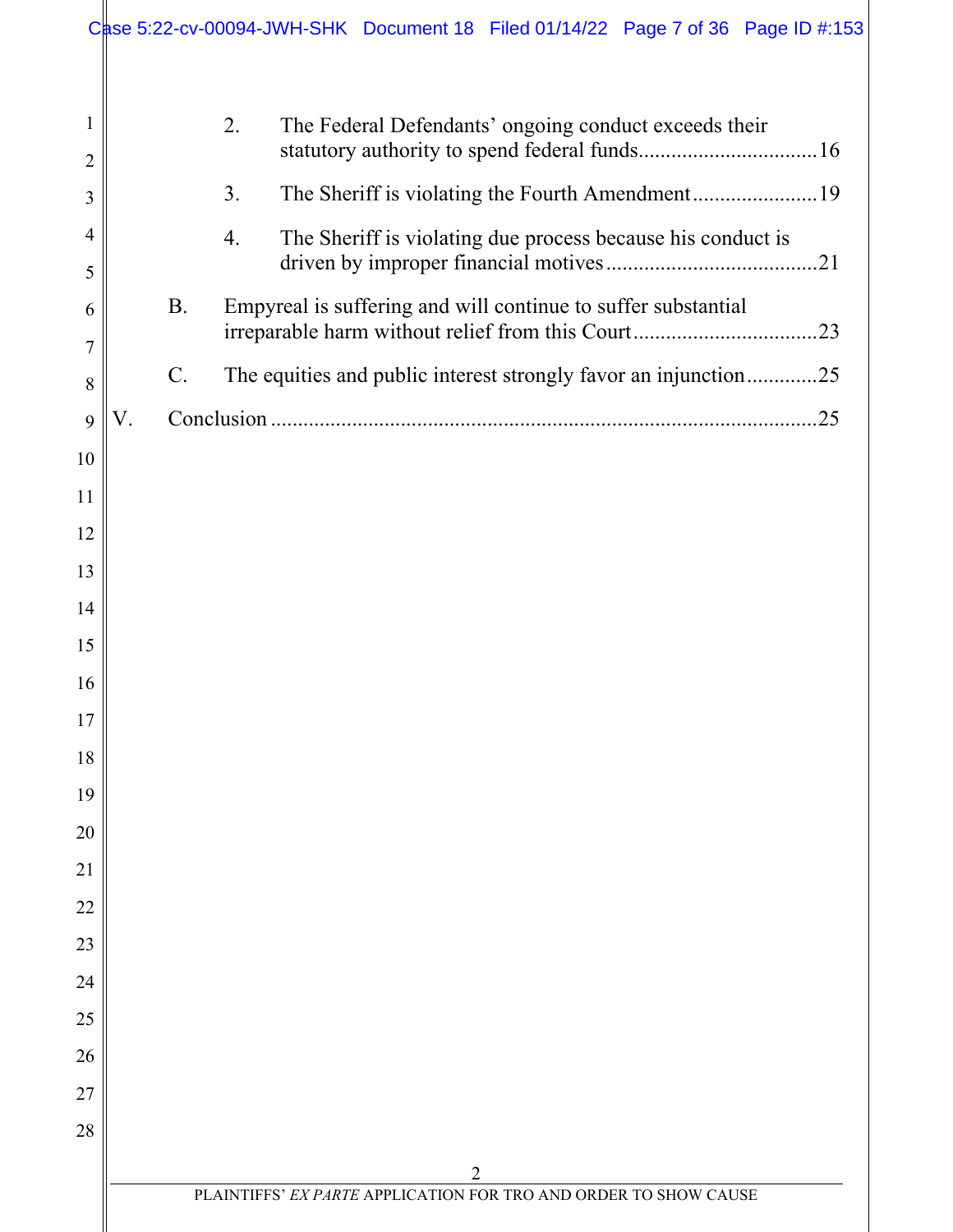|          | Case 5:22-cv-00094-JWH-SHK Document 18 Filed 01/14/22 Page 8 of 36 Page ID #:154 |
|----------|----------------------------------------------------------------------------------|
| 1<br>2   | <b>TABLE OF AUTHORITIES</b>                                                      |
| 3        | Page<br>Cases                                                                    |
| 4        | Adidas America, Inc. v. Skechers USA, Inc., 890 F.3d 747 (9th Cir. 2018)23       |
| 5<br>6   | Allergan, Inc. v. Merz Pharmaceuticals, LLC,<br>.25                              |
| 7        | Alliance for the Wild Rockies v. Cottrell, 632 F.3d 1127 (9th Cir. 2011)13       |
| 8<br>9   | American Trucking Associations, Inc. v. City of Los Angeles,<br>.23              |
| 10       | California DUI Lawyers Association v. California Department of Motor Vehicles,   |
| 11       | East Bay Sanctuary Covenant v. Biden, 993 F.3d 640 (9th Cir. 2021)13             |
| 12<br>13 | Granny Purps, Inc. v. County of Santa Cruz,                                      |
| 14       | Harjo v. City of Albuquerque, 326 F. Supp. 3d 1145 (D.N.M. 2018) 22, 23          |
| 15       | Jones v. Las Vegas Metropolitan Police Department,                               |
| 16       |                                                                                  |
| 17       |                                                                                  |
| 18       |                                                                                  |
| 19       | Office of Personnel Management v. Richmond, 496 U.S. 414 (1990) 16               |
| 20       |                                                                                  |
| 21       | Republic of Philippines v. Marcos, 862 F.2d 1355 (9th Cir. 1988)14               |
| 22       |                                                                                  |
| 23       |                                                                                  |
| 24       |                                                                                  |
| 25<br>26 | Stuhlbarg International Sales Co. v. John D. Brush & Co.,<br>.23                 |
| 27<br>28 | U.S. Department of Navy v. Federal Labor Relations Authority,<br>17              |
|          | 3                                                                                |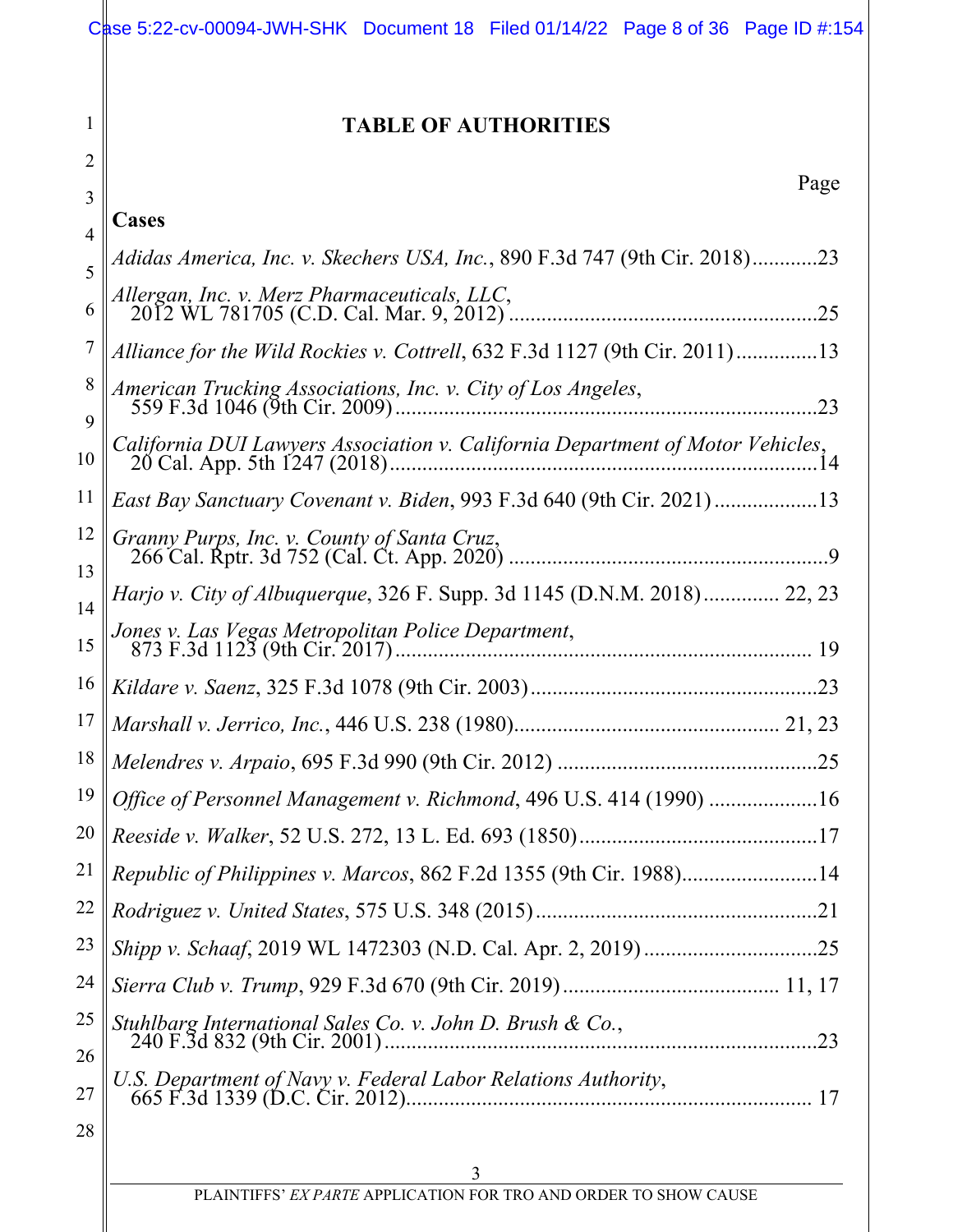| $\mathbf{1}$   | United States v. Jackson, 388 F. Supp. 3d 505 (E.D. Pa. 2019)18      |  |  |
|----------------|----------------------------------------------------------------------|--|--|
| $\overline{2}$ |                                                                      |  |  |
| 3              |                                                                      |  |  |
| $\overline{4}$ |                                                                      |  |  |
| 5              |                                                                      |  |  |
| 6              |                                                                      |  |  |
| $\tau$         |                                                                      |  |  |
| $8\,$          |                                                                      |  |  |
| 9              |                                                                      |  |  |
| 10             |                                                                      |  |  |
| 11             |                                                                      |  |  |
| 12             | <b>Constitutional Provisions</b>                                     |  |  |
| 13             |                                                                      |  |  |
| 14             |                                                                      |  |  |
| 15             | <b>Statutes</b>                                                      |  |  |
| 16             |                                                                      |  |  |
| 17             |                                                                      |  |  |
| 18             |                                                                      |  |  |
|                |                                                                      |  |  |
| 20             |                                                                      |  |  |
| 21             |                                                                      |  |  |
| 22             |                                                                      |  |  |
| 23             | Consolidated Appropriations Act 2021, Pub. L. No. 116-260, § 531,    |  |  |
| 24             | <b>Other Authorities</b>                                             |  |  |
| 25<br>26       | Assembly Committee on Banking and Finance, Analysis of Assembly Bill |  |  |
| 27             |                                                                      |  |  |
| 28             |                                                                      |  |  |
|                | 4                                                                    |  |  |
|                |                                                                      |  |  |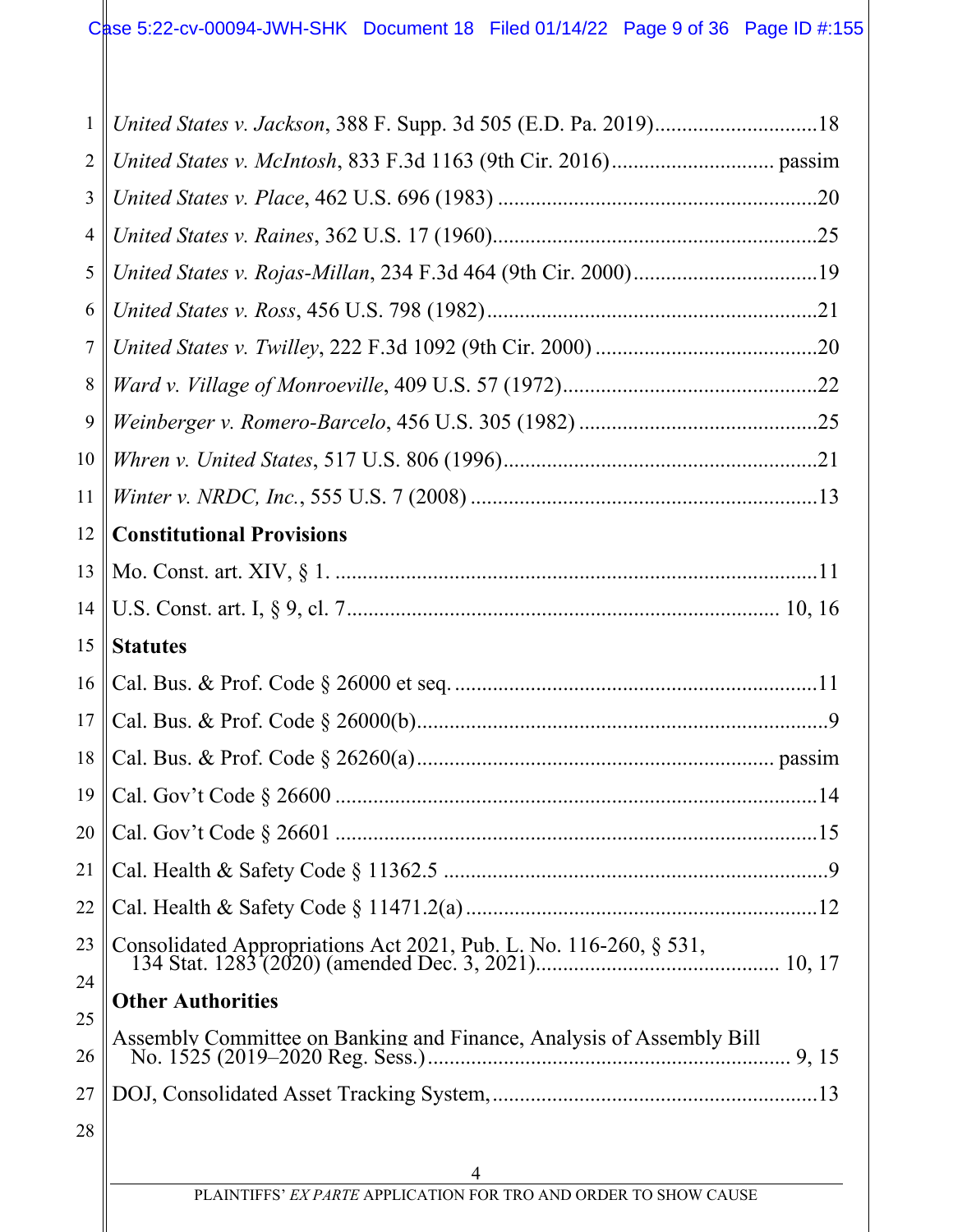## Case 5:22-cv-00094-JWH-SHK Document 18 Filed 01/14/22 Page 10 of 36 Page ID #:156

| $\mathbf{1}$<br>$\overline{2}$ | .12                                                              |
|--------------------------------|------------------------------------------------------------------|
| $\overline{3}$                 |                                                                  |
| $\overline{4}$                 |                                                                  |
| 5                              |                                                                  |
| 6                              |                                                                  |
| $\overline{7}$                 |                                                                  |
| 8                              |                                                                  |
| 9                              |                                                                  |
| 10                             |                                                                  |
| 11                             |                                                                  |
| 12                             |                                                                  |
| 13                             |                                                                  |
| 14                             |                                                                  |
| 15                             |                                                                  |
| 16                             |                                                                  |
| 17                             |                                                                  |
| 18                             |                                                                  |
| 19                             |                                                                  |
| 20                             |                                                                  |
| 21                             |                                                                  |
| 22                             |                                                                  |
| 23                             |                                                                  |
| 24                             |                                                                  |
| 25                             |                                                                  |
| 26                             |                                                                  |
| 27                             |                                                                  |
| 28                             |                                                                  |
|                                | 5                                                                |
|                                | PLAINTIFFS' EX PARTE APPLICATION FOR TRO AND ORDER TO SHOW CAUSE |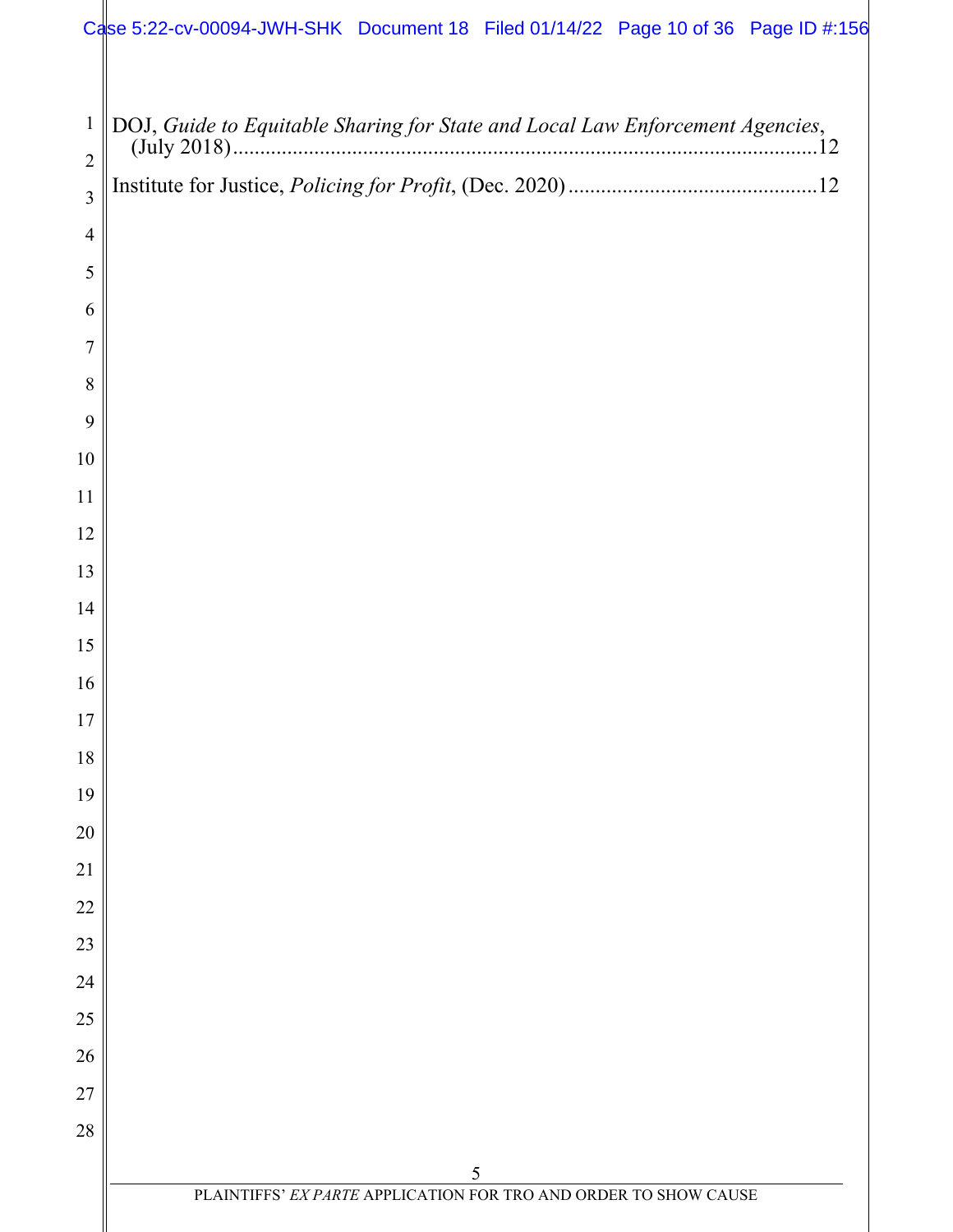# 2

1

### **MEMORANDUM OF POINTS & AUTHORITIES**

#### **I. Introduction**

3 4 5 6 7 8 9 10 11 12 13 14 15 16 17 Defendants are actively engaged in an ongoing effort—including as recently as last week, on January 6, 2022—to intercept armored cars transporting lawfully earned cash, stop them pretextually, search them, seize their contents, and permanently keep the proceeds using civil forfeiture. These unlawful and unconstitutional stops, searches, and seizures are being orchestrated by the Department of Justice ("DOJ") and its subordinate law-enforcement agencies, including the Federal Bureau of Investigation ("FBI") and the Drug Enforcement Administration ("DEA") (collectively, with the United States, the "Federal Defendants"), in conjunction with local law-enforcement officials, including the San Bernardino County Sheriff ("Sheriff Dicus" or the "Sheriff"). Together, these lawenforcement agencies are targeting armored vehicles owned by Empyreal Logistics ("Empyreal") because those vehicles are transporting cash proceeds from statelicensed medical and adult-use cannabis businesses. This continuing, ongoing pattern of behavior exceeds Defendants' authority to act under state and federal law and violates Empyreal's Fourth Amendment and due process rights.

18 19 20 21 22 23 24 25 26 27 These stops, searches, and seizures are costly to Empyreal and extremely disruptive to its business: Empyreal has been unable to complete contracted services with clients, has been forced to suspend business operations in the largest county in the United States, San Bernardino County, and has stopped driving through Kansas entirely. Because of these incidents, Empyreal has lost customers, has been unable to roll out new services in multiple states because of informed concerns about similar seizures occurring in those states, and is constrained from growing its services in Southern California, a key market. If these incidents continue to occur—and there is every indication they will given the five previous stops and seizures—they will threaten Empyreal's business model and its ability to continue providing financial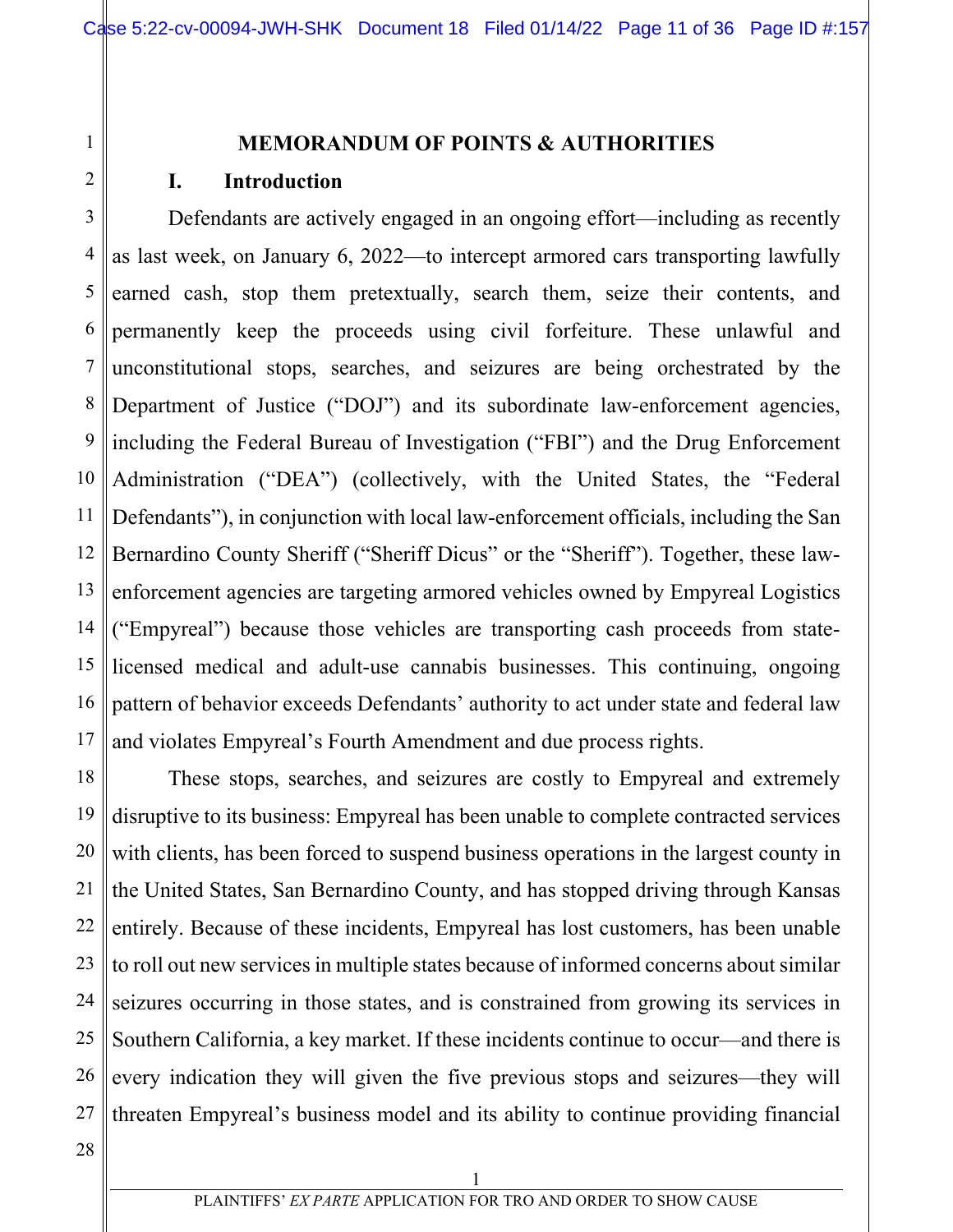1 2 3 4 5 6 infrastructure for the state-legal medical cannabis industry by safely moving cash from business premises into the legal banking system for greater transparency. Accordingly, Empyreal seeks immediate injunctive and declaratory relief in the form of a temporary restraining order followed by a preliminary injunction so that it can resume business operations in San Bernardino County and is not forced to suspend or forgo business operations elsewhere in California and nationwide.

- **II. Background**
- 

7

8

#### **A. Empyreal is a law-abiding, national cash-in-transit business.**

9 10 11 12 13 14 15 16 17 18 19 20 21 Empyreal is a law-abiding, cash-in-transit (armored car) business operating in 28 states, including California. Unlike traditional armored-car companies, Empyreal operates discreetly, using state-of-the art technology and surveillance systems in its vehicle fleet. Empyreal serves financial institutions that work with state-licensed medical and adult-use cannabis businesses in numerous states, including California, offering secure cash collection and transport, deposit validation at secure vault locations, and standard cash services. Empyreal thus provides critical financial infrastructure for the state-legal medical (and adult-use) cannabis industry by safely moving cash from business premises into the legal banking system for greater transparency and improved public safety. Notably, Empyreal never transports cannabis. A significant percentage of Empyreal's cash-in-transit business does not involve the cannabis industry; these clients include restaurants, convenience stores, and other cash-intensive businesses. O'Gorman Decl. ¶¶ 7–15.

22 23 24 25 26 27 28 Most of Empyreal's cannabis-industry clients hold medical cannabis licenses. Empyreal and its clients operate in full compliance with applicable state cannabis laws and all applicable federal and state money laundering laws, including the antimoney laundering requirements of the Banking Secrecy Act. With respect to its cannabis-industry clients, Empyreal contracts only with state-legal cannabis businesses that have established banking relationships with financial institutions that have anti-money laundering programs implemented pursuant to the 2014 FinCEN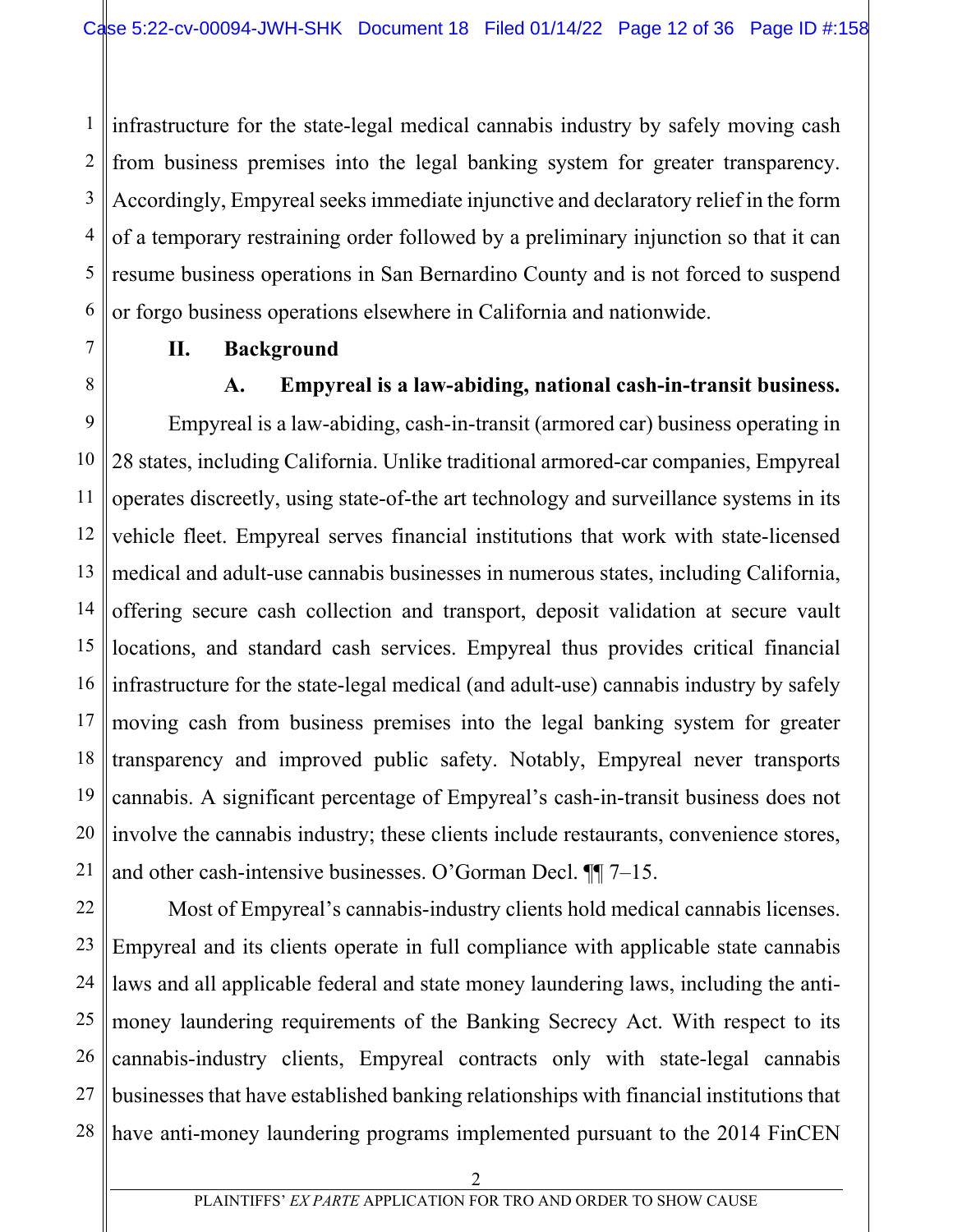1 2 Guidance Regarding Marijuana-related Business and applicable state-issued guidance. O'Gorman Decl. ¶¶ 16–17.

3 4 5 6 7 8 9 10 11 Approximately 20% of Empyreal's business is in California, including business that originates in California but is served by Empyreal branches in nearby states. Many of Empyreal's existing clients in California have requested that Empyreal expand services in California in the near future. To serve client demand, Empyreal was building a vault and currency processing facility in San Bernardino County, which was intended to serve all of Southern California. However, it recently suspended this project in response to Defendants' unlawful actions at the heart of this motion. Absent interference by Defendants, Empyreal projects it would double its business in California next year. O'Gorman Decl. ¶¶ 18–19, 49.

12

13

14

15

16

17

18

19

20

#### **B. Defendants are engaged in an ongoing effort targeting Empyreal's vehicles for stops, searches, and seizures.**

Defendants are targeting Empyreal's vehicles for pretextual stops and searches, and they are seizing cash and other property lawfully transported therein for civil forfeiture. Empyreal's vehicles are being targeted by Defendants because Defendants know Empyreal vehicles are transporting the cash proceeds of state-legal cannabis businesses and want to seize that money and forfeit it using civil forfeiture.

Upon information and belief, DOJ is coordinating a federal effort across multiple states, jurisdictions, and DOJ agencies—in cooperation with multiple state and/or local law-enforcement agencies via joint task forces or joint investigations to target Empyreal vehicles for these stops, searches, seizures, and forfeitures. Upon information and belief, the San Bernardino County Sheriff's Department is working in coordination with one or more of the Federal Defendants via a task force or joint investigation to orchestrate these ongoing stops, searches, seizures, and forfeitures. O'Gorman Decl. ¶¶ 21, 28; Compl. ¶¶ 56–63, 235–39.

Since mid-May 2021, Empyreal's vehicles have been stopped and searched by sheriff's deputies five times, including **three times in the past eight weeks**: on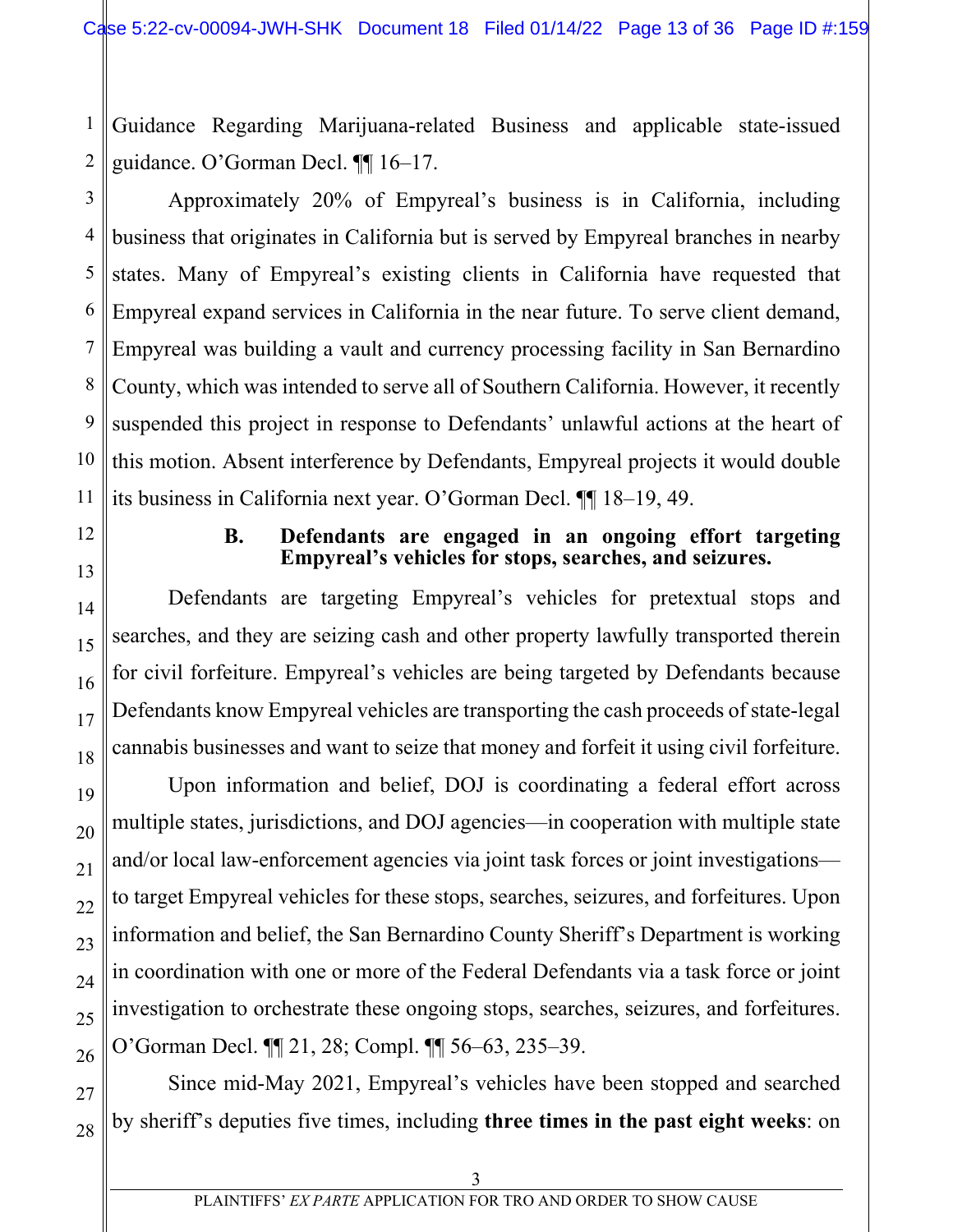1 2 3 4 5 6 7 May 17, 2021 in Dickinson County, Kansas (the "May 17 stop"); on May 18, 2021 in Dickinson County, Kansas (the "May 18 seizure"); on November 16, 2021 in San Bernardino County (the "November 16 seizure"); on December 9, 2021 in San Bernardino County (the "December 9 seizure"); and on January 6, 2022 (the "January 6 stop") in San Bernardino County. No warrant was obtained for the stop and search of Empyreal's vehicles on May 17 or January 6, nor for the stop, search, and seizure of Empyreal's vehicles and their contents on May 18 or December 9.

8 9 10 11 12 13 14 15 On May 17, 2021, the Sheriff's Office in Dickinson County, Kansas stopped an Empyreal vehicle eastbound on I-70 based on an allegedly obscured license plate tag. Upon information and belief, this was a pretextual stop done in conjunction with a DEA task force. The Empyreal vehicle was not transporting any cash proceeds during the May 17 stop, so no seizure occurred, but the deputy questioned the Empyreal driver extensively about the purpose of the trip, asking many questions unrelated to the alleged license plate tag, demanded to see the driver's manifest without cause, and searched the vehicle. O'Gorman Decl. ¶ 23; Compl. ¶¶ 87–93.

16 17 18 19 20 21 22 23 24 25 26 27 On May 18, 2021, the Sheriff's Office in Dickinson County, Kansas stopped, searched, and seized approximately \$165,620 from an Empyreal vehicle traveling westbound on I-70, working in conjunction with a DEA task force. The cash proceeds being transported by Empyreal's vehicle during the May 18 seizure were entirely from state-licensed medical cannabis dispensaries operating lawfully under Missouri law in Kansas City, Missouri. On September 3, 2021, the United States of America filed a civil forfeiture complaint in the United States District Court for the District of Kansas seeking civil forfeiture of the cash seized in the May 18 seizure. The accompanying affidavit by DEA Special Agent Bryson Wheeler stated that DEA conducted surveillance of Empyreal's vehicle visiting state-legal medical cannabis dispensaries in Kansas City, Missouri to pick up the currency prior to the May 18 seizure. O'Gorman Decl. ¶¶ 24–26; Compl. ¶¶ 94–109.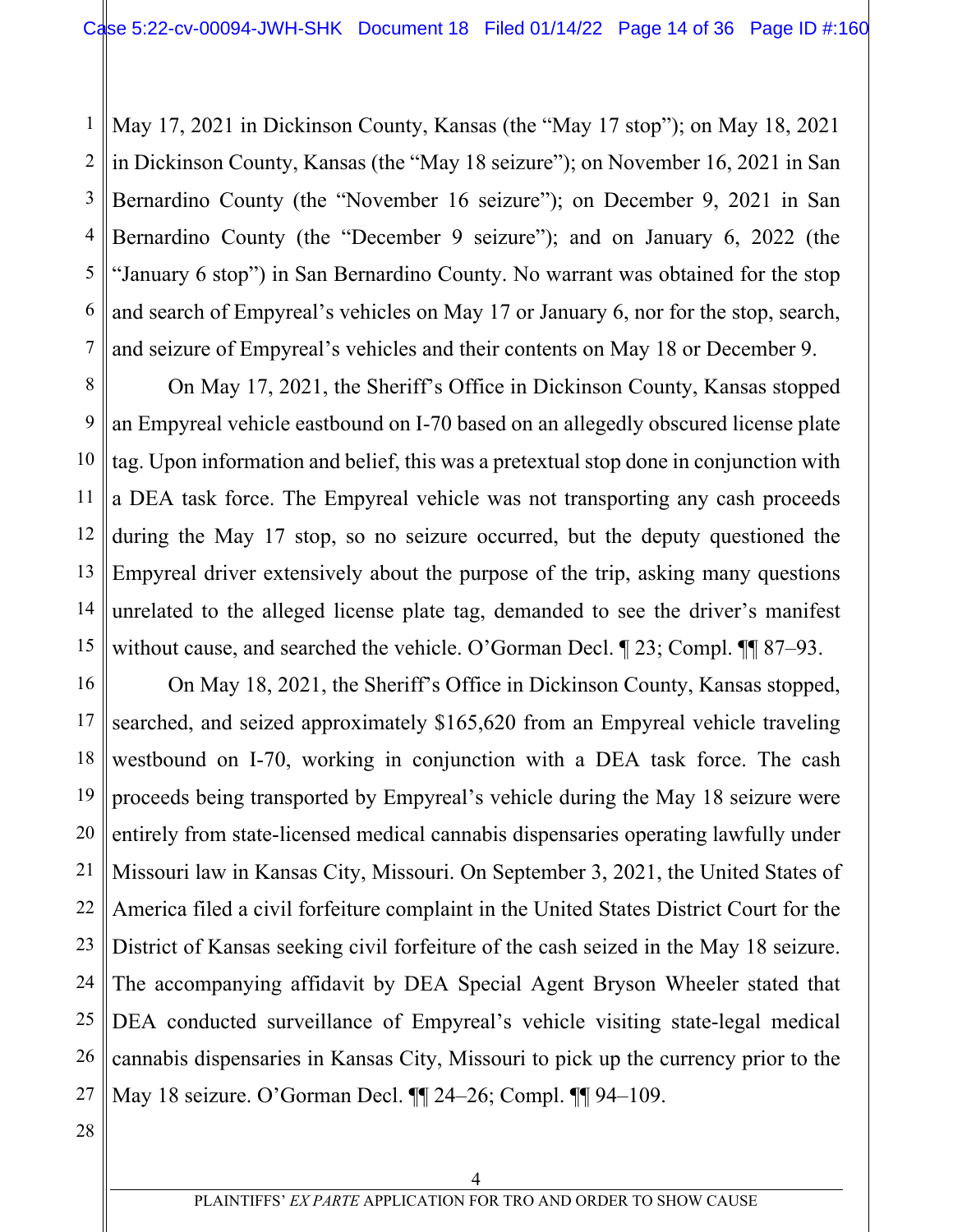1 2 3 4 5 6 7 8 9 10 11 12 On November 16, 2021, San Bernardino County Sheriff's Department deputies stopped and seized approximately \$700,000 in lawfully obtained currency from one of Empyreal's vehicles, seized the vehicle itself, and seized the driver's business and personal cellphones. In the process, the government caused significant, unnecessary damage to the vehicle and the technology therein. The cash proceeds being transported by Empyreal's vehicle during the November 16 seizure were entirely from state-licensed cannabis businesses in good standing, operating lawfully under California law. Three of the four cannabis businesses whose cash proceeds were seized during the November 16 seizure hold California medical cannabis licenses. Upon information and belief, the Sheriff was working in conjunction with the FBI and/or one or more of the other Federal Defendants during or shortly after the November 16 seizure. O'Gorman Decl. ¶¶ 28–31; Compl. ¶¶ 110–42.

13 14 15 16 17 18 19 20 21 On December 9, 2021, San Bernardino County Sheriff's Department deputies again stopped and this time seized approximately \$350,000 in lawfully obtained currency from one of Empyreal's vehicles. The cash proceeds being transported by Empyreal's vehicle during the December 9 seizure were entirely from state-licensed cannabis businesses operating lawfully under California law. All four of the cannabis businesses whose cash proceeds were seized during the December 9 seizure hold California medical cannabis licenses. Upon information and belief, the Sheriff was working in conjunction with one or more of the Federal Defendants during or shortly after the December 9 seizure. O'Gorman Decl. ¶¶ 28, 32–34; Compl. ¶¶ 143–86.

22 23 24 25 26 27 28 On January 6, 2022, one or more San Bernardino County Sheriff's deputies stopped and searched an Empyreal vehicle and interrogated the driver. The driver was not on a cash logistics trip and was merely picking up Empyreal's order of rolled coin boxes from Empyreal's vendor, which happens to be located in San Bernardino County. The vehicle was not transporting any cannabis proceeds. It was transporting coins from a non-cannabis business (a rolled coin vendor). Deputies declined to seize the coins once they realized they were from a non-cannabis business. When the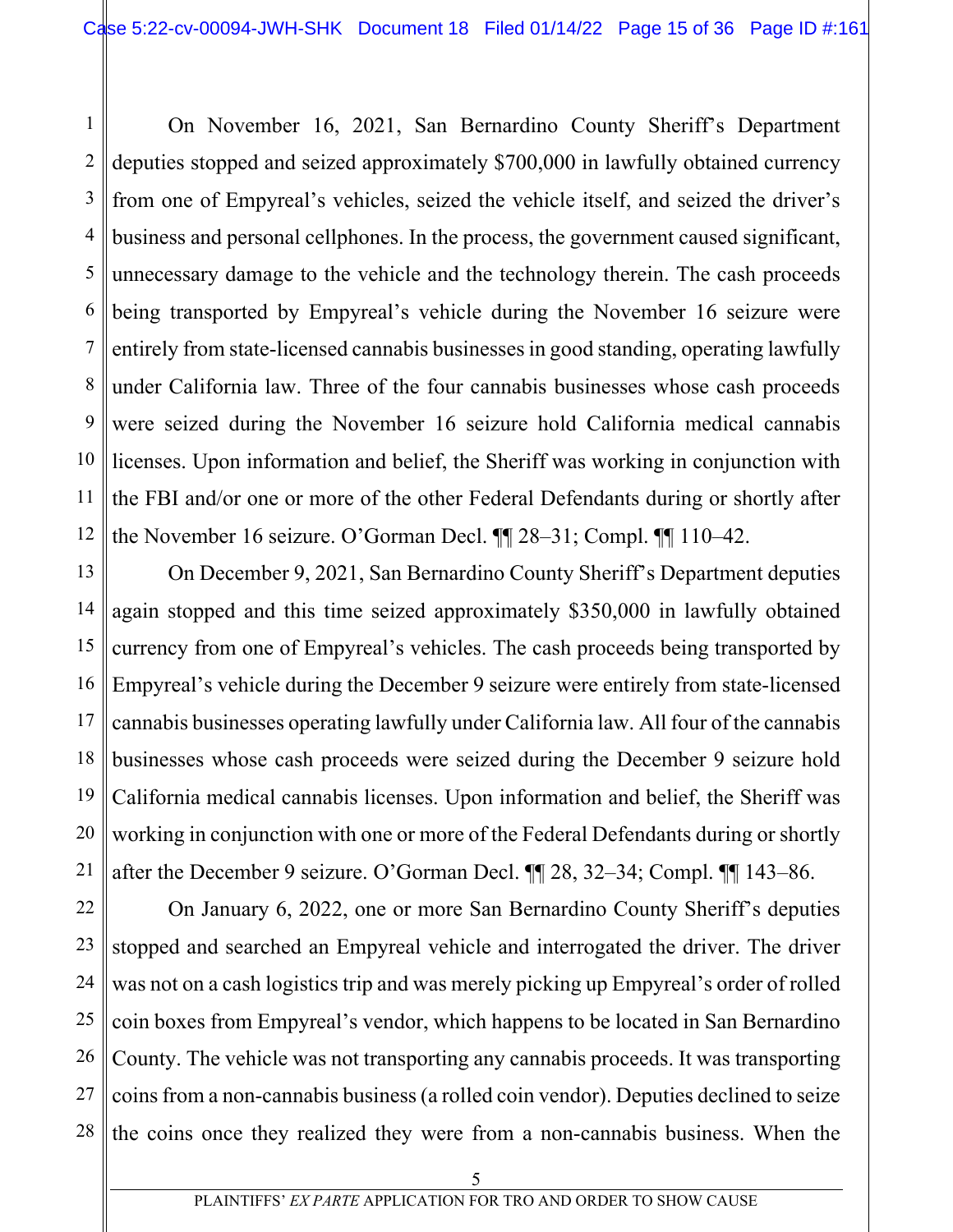1 2 3 4 Empyreal driver asked a deputy why Empyreal's vehicles were being stopped so frequently, the deputy told him it was "political" but declined to elaborate. O'Gorman Decl. ¶¶ 44–48; Compl. ¶¶ 187–99. This statement confirms that Empyreal's vehicles are being targeted by Defendants for improper reasons.

5 6 7 8 Upon information and belief, the approximately \$1,050,000 cash seized by Sheriff Dicus has been transferred under DOJ's equitable sharing program to FBI and/or the other the Federal Defendants, who are or will be pursuing civil forfeiture of that cash. Decl. David C. Bass ¶¶ 4–5; O'Gorman Decl. ¶¶ 39–40.

9 10 11 12 13 14 15 Because of these five stops and searches—including three in the past eight weeks in San Bernardino County—which resulted in three seizures of the cash Empyreal vehicles were transporting, as well as the comments made by San Bernardino Sheriff's deputies during the stops, including that they were being done for "political" reasons, Empyreal reasonably believes it is being targeted by the Sheriff and the Federal Defendants for continued stops, searches, and seizures. O'Gorman Decl. ¶¶ 21, 36–37, 48, 49.

16 17 18 19 20 21 Upon information and belief, Defendants' ongoing targeting of Empyreal vehicles does not take into account whether the proceeds being seized are from statelicensed medical cannabis businesses operating lawfully under state law, Defendants take no measures to verify whether the proceeds are from medical or adult-use cannabis sales, and Defendants often do not even know whether the proceeds being seized are from cannabis or non-cannabis businesses. O'Gorman Decl. ¶¶ 41–43.

- 22
- 23

24

#### **C. Because of Defendants' ongoing conduct, Empyreal has had to suspend operations and forgo offering new services in several states, and it is suffering reputational damage that is causing it significant harm, including losing potential clients.**

25 26 27 28 Defendants' conduct is causing irreparable harm to Empyreal, forcing it to suspend business operations in San Bernardino County and Kansas and to forgo offering new services in several states. The May 18 seizure already caused Empyreal to suffer reputational damage causing economic hardship to it business, including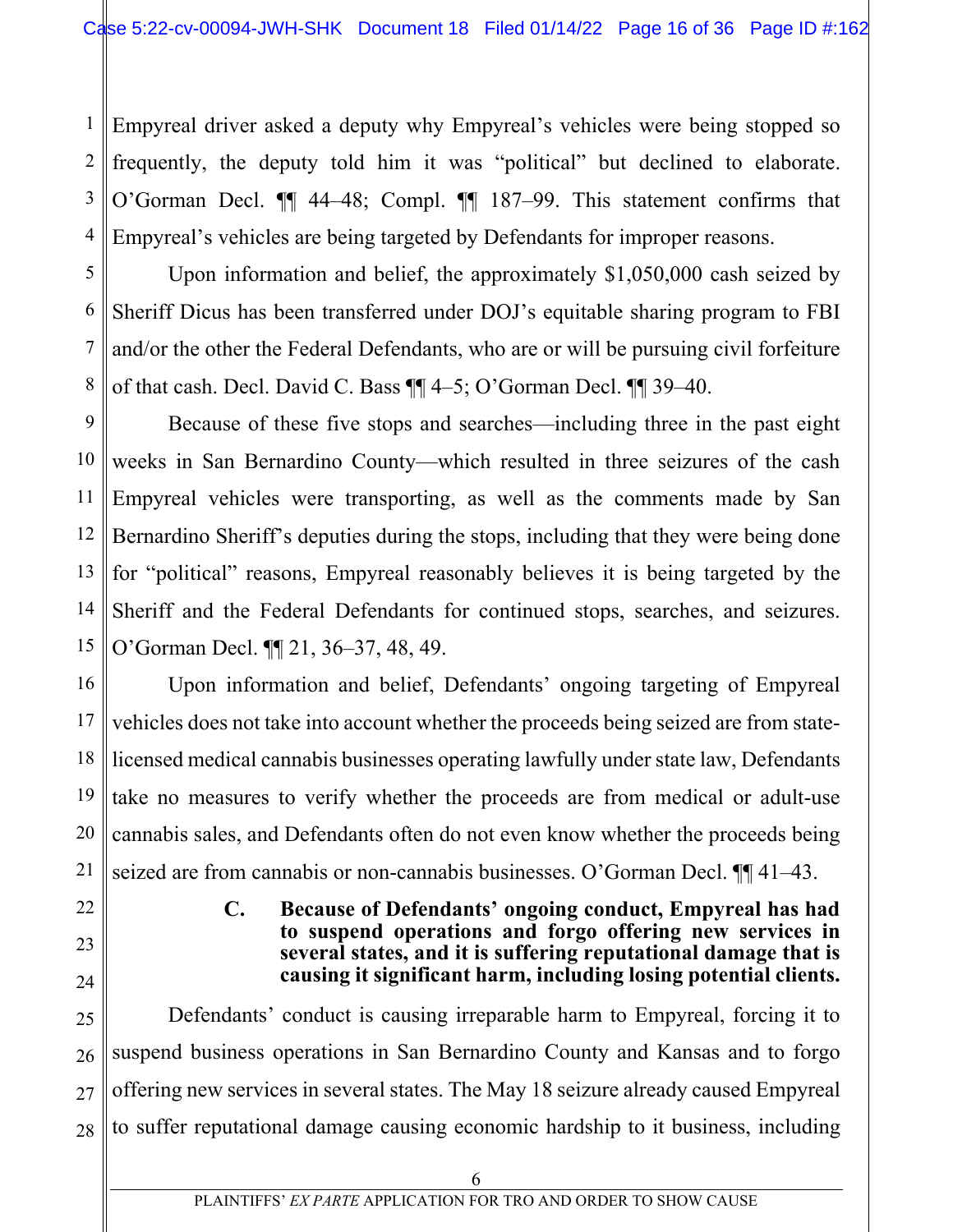1 2 losing potential clients and business opportunities. Empyreal reasonably anticipates the two California seizures will cause it similar serious harm. O'Gorman Decl. ¶ 49.

3 4 5 6 7 8 9 10 11 12 13 14 15 16 Being subject to repeated stops, searches, and seizures by Defendants is extremely disruptive and costly to Empyreal and threatens the viability of Empyreal's entire cash-in-transit business model. Because of Defendants' actions against Empyreal vehicles in San Bernardino County, Empyreal has been forced to suspend its business operations in San Bernardino County, at substantial financial loss. This was particularly costly because Empyreal was building a vault and currency processing facility in San Bernardino County to serve all of Southern California and has had to suspend further construction and planned operations from that facility. Empyreal had already spent approximately \$100,000 on renovations to its planned location in San Bernardino County and is incurring expenses of approximately \$21,000 per month in rent and utilities. Losing the ability to open and operate the San Bernardino County currency processing facility has impacted Empyreal's operations outside San Bernardino County, because that location was to be Empyreal's currency processing facility serving all of Southern California. *Id.*

17 18 19 20 Empyreal's ability to meet the demands of its existing clients, expand its services, and meet revenue projections in California is dependent on both being able to continue operations in San Bernardino County and on being able to serve Southern California from its San Bernardino County currency processing facility. *Id.*

21 22 23 24 25 26 27 If Empyreal continues to have its vehicles stopped and searched and their contents seized by Defendants in California, Empyreal will have to suspend its business operations in California, at substantial financial loss. Suspending business operations in California will be particularly costly to Empyreal, because approximately 20% of Empyreal's business—over \$3.5 million in 2021—originates in California, and Empyreal projects that revenue to more than double in 2022 (absent Defendants' interference). *Id.*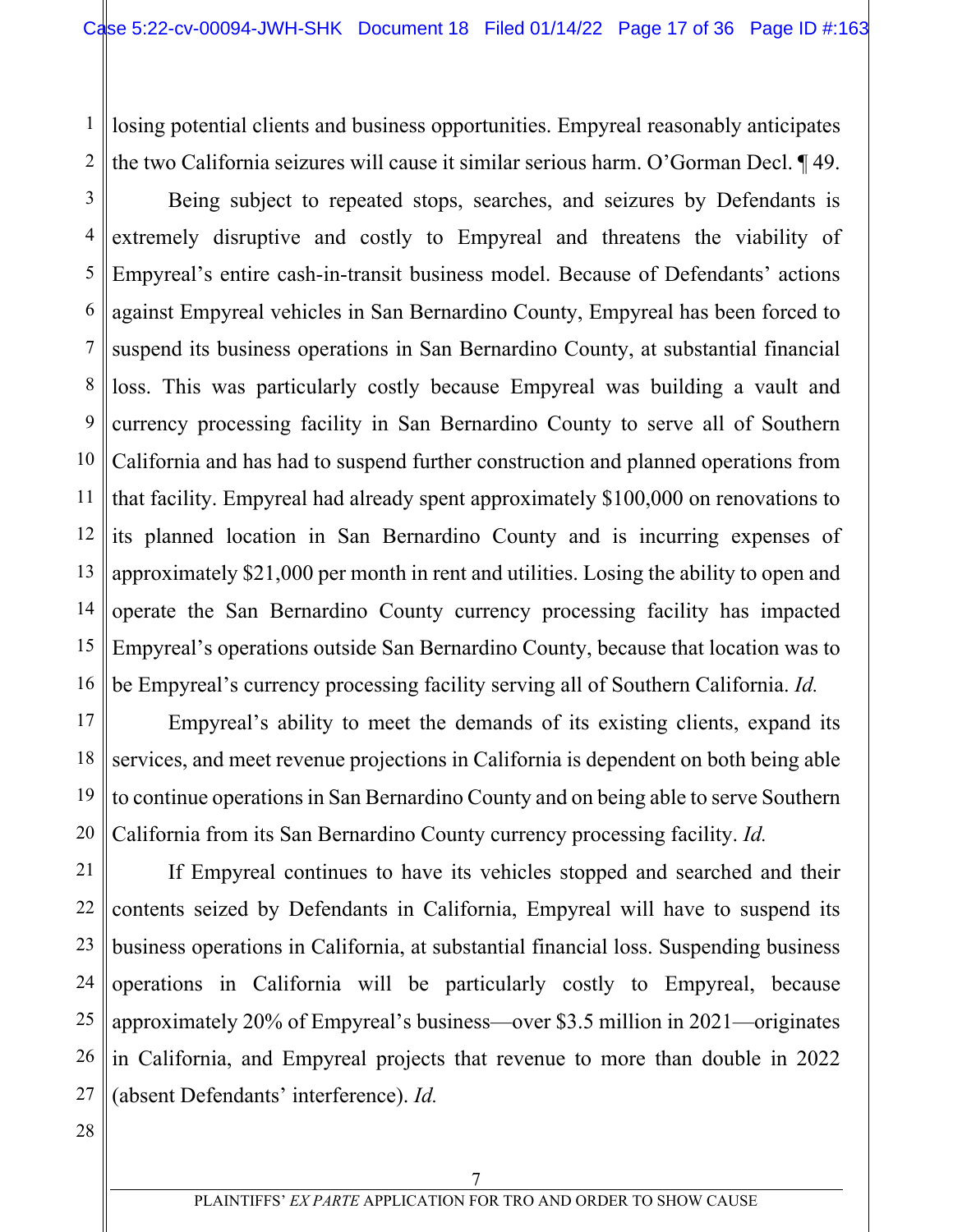1 2 3 4 5 6 If Empyreal continues to have its vehicles stopped, searched, and seized nationwide by the Federal Defendants, their task forces, and local or state law enforcement partners, Empyreal will have to cease lawful business operations for financial institutions, and their customers, involved in state-legal medical cannabis and adult-use cannabis operations. Ending these services would severely impact Empyreal's business. *Id.*

7 8 9 10 11 12 Defendants' conduct seriously jeopardizes Empyreal's ability to serve even its non-cannabis clients. For example, prior to the May 18 seizure, Empyreal had planned to start offering services for non-cannabis clients in three Midwestern states. Because of the events described in this lawsuit, and reasonable, informed fears that its vehicles would be targeted for stops, searches, and seizures in those expansion states, Empyreal has been unable to start offering those new services. *Id.*

13 14 15 16 17 18 19 20 21 22 Being subject to repeated stops, searches, and seizures by Defendants also causes Empyreal reputational harm and makes Empyreal's clients less likely to engage in business with Empyreal in the future. Empyreal has lost business opportunities and potential clients because of the May 18 seizure in Kansas and reasonably expects the two California seizures to have a similarly negative effect on its business. For example, Empyreal lost a potential client—the Colorado franchisee of a major fast-food chain—because of concerns the potential client had arising from the May 18 seizure. Empyreal's competitors have also used the May 18 seizure as a selling point for why Empyreal's clients and potential clients should do business with them instead, including in posts on social media websites such as LinkedIn. *Id.*

Because of the reputational harm Empyreal has suffered from the May 18 seizure, and that it anticipates suffering from the two California seizures, Empyreal is reasonably concerned that potential financial investors or business partners will be reluctant to invest in Empyreal or enter into business relationships with it. *Id.* 

27 28

23

24

25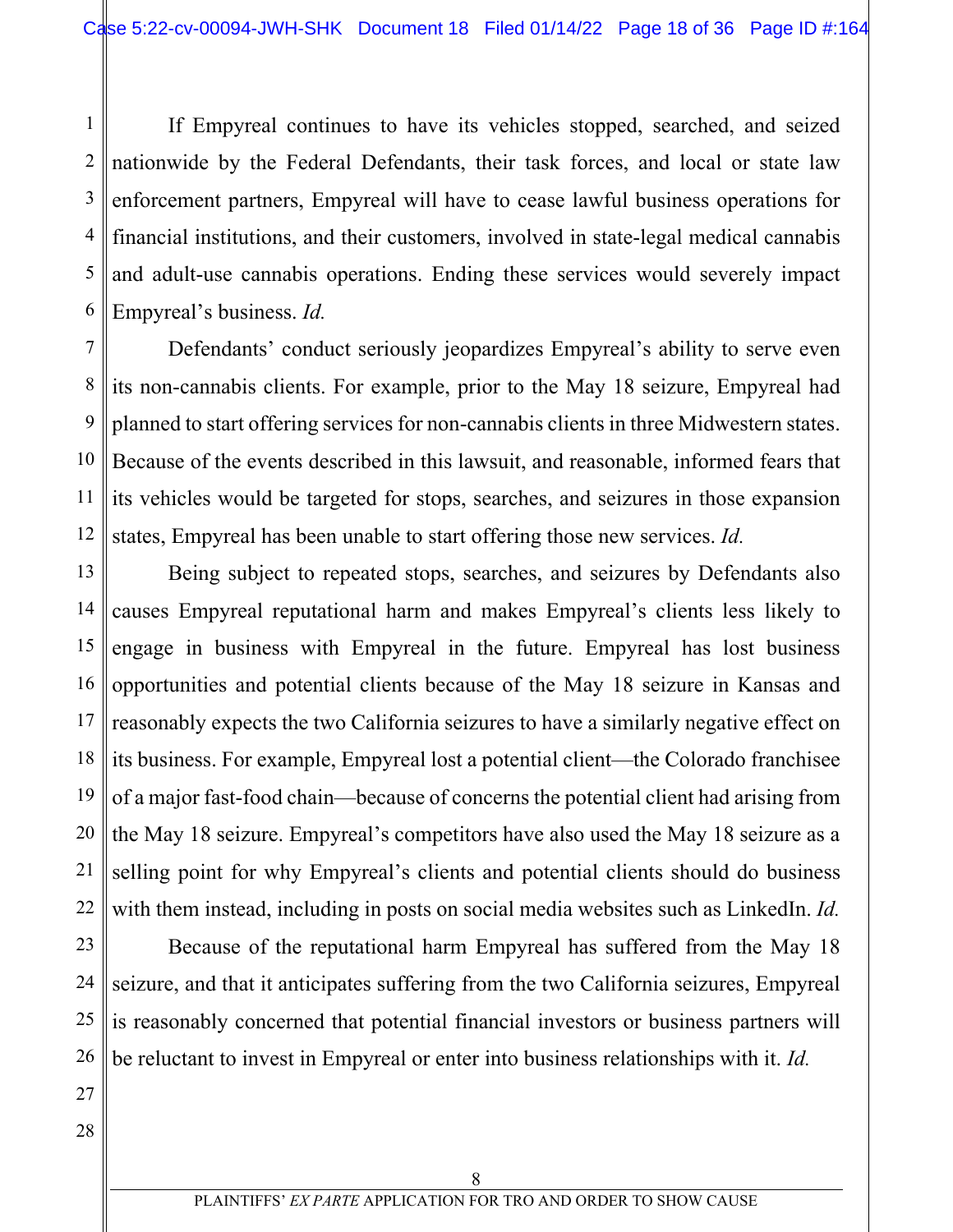#### **D. California law authorizes the business activities for which Defendants are targeting Empyreal for unlawful stops, searches, and seizures.**

Cannabis has been legal in California for medical use since 1996, when Californians voted to pass the Compassionate Use Act of 1996. Cal. Health & Safety Code § 11362.5. Later, in November 2016, California voters also approved the Adult Use of Marijuana Act, which legalized the recreational use of cannabis. In addition to protecting the use of cannabis, California law makes it legal for state-licensed dispensaries to sell cannabis for medical and recreational ("adult use") sales. Cal. Bus. & Prof. Code § 26000(b). Under California law, local law enforcement may not seize or forfeit the assets of state-legal cannabis operations. *See, e.g.*, *Granny Purps, Inc. v. County of Santa Cruz*, 266 Cal. Rptr. 3d 752, 758 (Cal. Ct. App. 2020).

As state-licensed dispensaries proliferated across the state, industry actors recognized a need for protection for financial transactions associated with cannabis businesses. *See* Assem. Com. on Banking and Finance, Analysis of Assem. Bill No. 1525 (2019–2020 Reg. Sess.). Specifically, entities were reluctant to provide financial services to cannabis businesses because of the absence of a clear legal framework for providing those services. *See id.* As a result, dispensaries and other state-legal cannabis businesses were often forced to keep large amounts of cash on hand, unable to deposit it with financial institutions. *See id.* To address this problem, the California Legislature passed, and Governor Newsom signed, Assembly Bill 1525, which protects entities providing financial services to the legal cannabis industry. Cal. Bus. & Prof. Code  $\S$  26260(a). Among other things, the new law makes clear that "[a]n entity that . . . **transports cash** or financial instruments, or provides other financial services **does not commit a crime under any California**  law . . . solely by virtue of the fact that the person receiving the benefit of any of those services engages in commercial cannabis activity as a licensee pursuant to this division." Cal. Bus. & Prof. Code § 26260(a) (emphasis added). Empyreal's business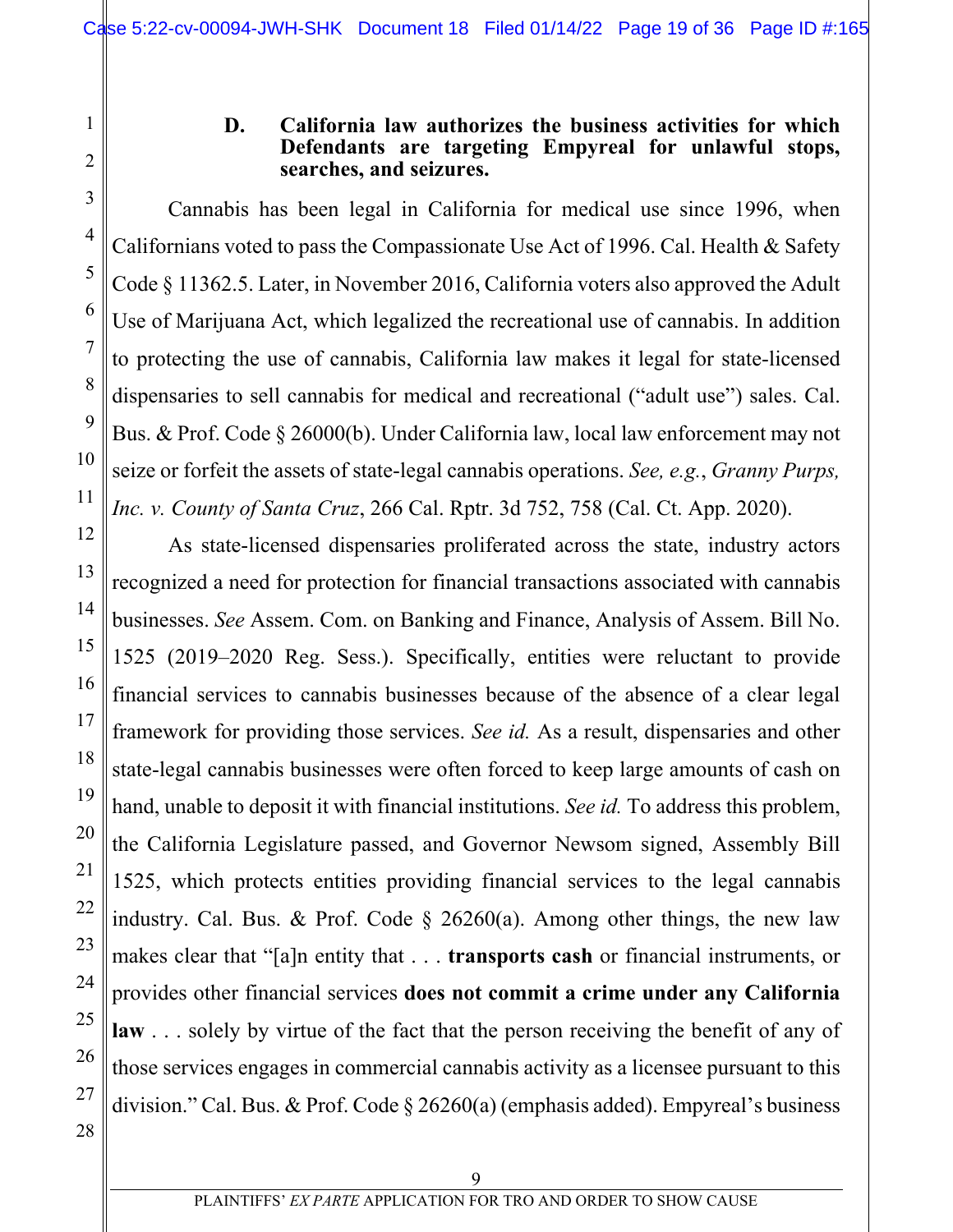1 2 operations—transporting cash for state-legal dispensaries and the financial institutions with which they contract—fall squarely within this statutory protection.

#### **E. The appropriations rider known as the Rohrabacher-Farr Amendment prohibits the Federal Defendants from interfering with state-legal medical cannabis industries.**

Congress has explicitly limited the Federal Defendants' authority to enforce federal drug laws against state-authorized medical cannabis use by exercising its appropriations power in the Consolidated Appropriations Act of 2021, via a rider known as the Rohrabacher-Farr Amendment. This rider constrains the Federal Defendants because they may not "draw[] [Money] from the Treasury, but in Consequence of Appropriations made by Law." U.S. Const. art. I, § 9, cl. 7.

Through this constitutional power, Congress has withheld all funding for any activities that interfere with a state's implementation of its medical marijuana laws. Consolidated Appropriations Act 2021, Pub. L. No. 116-260, § 531, 134 Stat. 1283 (2020) (amended Dec. 3, 2021) ("None of the funds made available under this Act to the Department of Justice may be used, with respect to any of the [listed states] to prevent any of them from implementing their own laws that authorize the use, distribution, possession, or cultivation of medical marijuana."); *United States v. McIntosh*, 833 F.3d 1163, 1172 (9th Cir. 2016) (interpreting the Rohrabacher-Farr Amendment to conclude that "Congress has enacted an appropriations rider that specifically restricts DOJ from spending money to pursue certain activities").

The Federal Defendants are thus prohibited from spending funds for law enforcement activities against those engaged in conduct permitted by state medical marijuana laws so long as they are in full compliance with such laws. *Id.* at 1177. And the Federal Defendants cannot interfere with the state-sanctioned operations of a state's medical cannabis industry, including the financial infrastructure necessary for that industry to operate, because this prohibition includes *any* use of funds that "prevent[s a] state from giving practical effect to its [medical cannabis] law[s]." *Id.*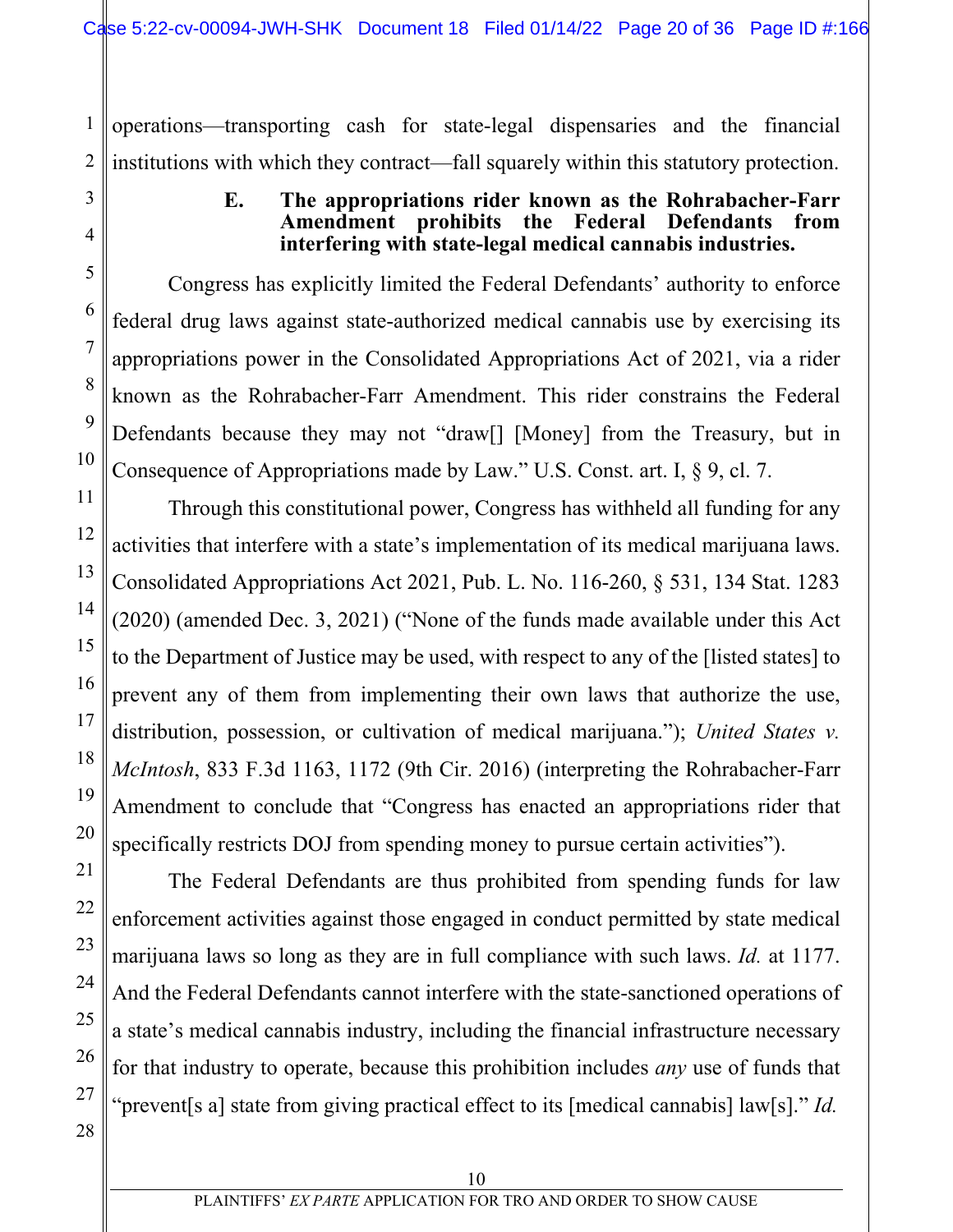1 2 Moreover, prospective relief is available against the Federal Defendants for actions that violate the spending prohibition of the Rohrabacher-Farr Amendment. *Sierra Club v. Trump*, 929 F.3d 670, 695–96 (9th Cir. 2019) ("'Appellants . . . can seek—and have sought—to enjoin [an agency] from spending funds' contrary to Congress's restrictions." (quoting *McIntosh*, 833 F.3d at 1172)).

California and Missouri, among other states, have both authorized the use of medical marijuana and the establishment of businesses to distribute and sell medical marijuana to customers. Cal. Bus. & Prof. Code, § 26000 *et seq.*; Mo. Const. art. XIV, § 1. Empyreal's cash-in-transit business provides financial infrastructure for the depositing of cash proceeds that is essential to implementing the medical marijuana laws in California and Missouri, among other states, and that has been expressly authorized by California statute. Cal. Bus. & Prof. Code § 26260(a).

#### **F. Defendants have a financial incentive to stop, search, and seize Empyreal's vehicles and their contents, which violates Empyreal's Due Process rights.**

Defendants' true motivation for stopping, searching, and seizing Empyreal's vehicles and the money they transport is not law enforcement, but revenue generation. Sheriff Dicus has no legitimate reason to interdict Empyreal vehicles for engaging in a business that is expressly authorized by California law, and the Federal Defendants are transparently focused only on seizing the cash proceeds that Empyreal is transporting while taking no other steps to enforce federal laws against state-licensed cannabis businesses that operate openly and publicly.

The San Bernardino Sheriff's Department participates in DOJ's equitable sharing program and, upon information and belief, is working with one or more of the Federal Defendants to seize and forfeit the proceeds of state-legal cannabis businesses that Empyreal transports. DOJ's equitable sharing program permits local or state law-enforcement agencies to transfer seized property to a federal agency, which then processes the forfeiture under federal law and distributes the proceeds to cooperating state and local law enforcement agencies. *See* DOJ, *Guide to Equitable*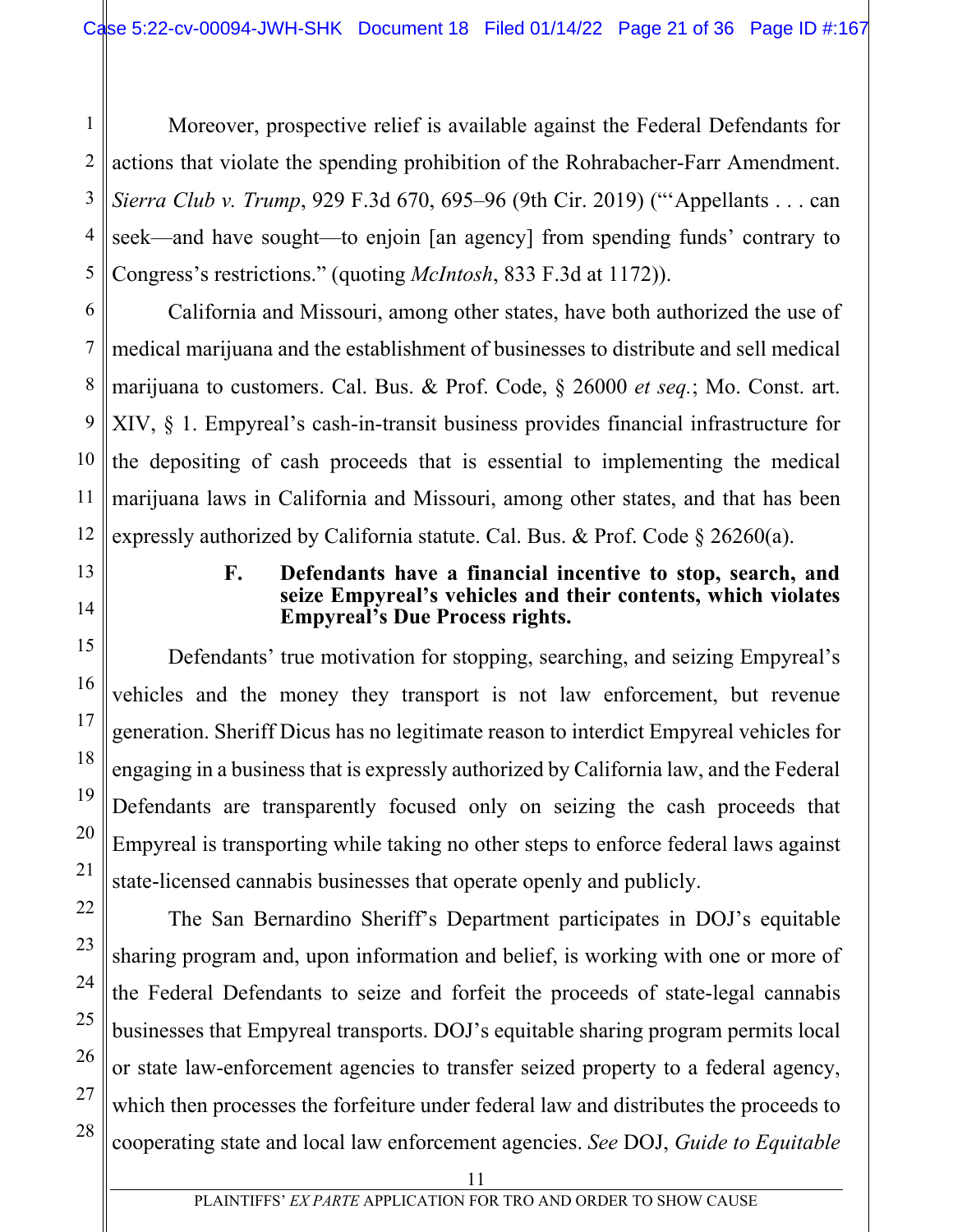1 2 3 4 5 6 7 *Sharing for State and Local Law Enforcement Agencies* (July 2018), https://www.justice.gov/criminal/afmls/pubs/pdf/04-2009guide-equit.pdf. The minimum share of the proceeds that goes to federal agencies is 20%. *Id.* at 9–10. Participating local or state agencies are eligible for payments of up to 80% of the forfeiture proceeds. Institute for Justice, *Policing for Profit*, "Equitable Sharing Creates a Giant Loophole" (Dec. 2020), https://ij.org/report/policing-for-profit-3/pfp3content/equitable-sharing-creates-a-giant-loophole/.

8 9 10 11 12 13 14 15 16 17 18 There are two primary ways for local law enforcement to qualify for DOJ equitable sharing: by participating in a joint task force or investigation with federal law-enforcement, or through adoption, a process by which a federal agency takes control of property seized by state authorities, based on state law, and then investigates and prosecutes the case under federal law. *Id.*, "Didn't DOJ Fix the Problem," https://ij.org/report/policing-for-profit-3/pfp3content/equitable-sharingcreates-a-giant-loophole/didnt-doj-fix-the-problem/. Because adoptive forfeitures are prohibited by California law, *see* Cal. Health & Safety Code § 11471.2(a), the Sheriff may only *legally* qualify for equitable sharing—and up to 80% of federal equitable sharing proceeds from Empyreal seizures—through the former option: a joint task force or investigation with one or more of the Federal Defendants.

19 20 21 22 23 24 Every year, state and local law enforcement agencies collect hundreds of millions through DOJ equitable sharing. In 2019 alone, the federal government made \$333.8 million in payments to state and local law enforcement through the program. Institute for Justice, *Policing For Profit*, "Trends in Equitable Sharing Revenues and Payments," https://ij.org/report/policing-for-profit-3/pfp3content/equitable-sharingcreates-a-giant-loophole/trends-in-equitable-sharing-revenues-and-payments/.

25 26 27 28 Sheriff Dicus also relies on equitable sharing as a significant revenue stream. In the last five years alone, the San Bernardino County Sheriff's Department has received more than \$4.2 million in equitable sharing proceeds, earned primarily through joint task forces. *See* DOJ, Consolidated Asset Tracking System,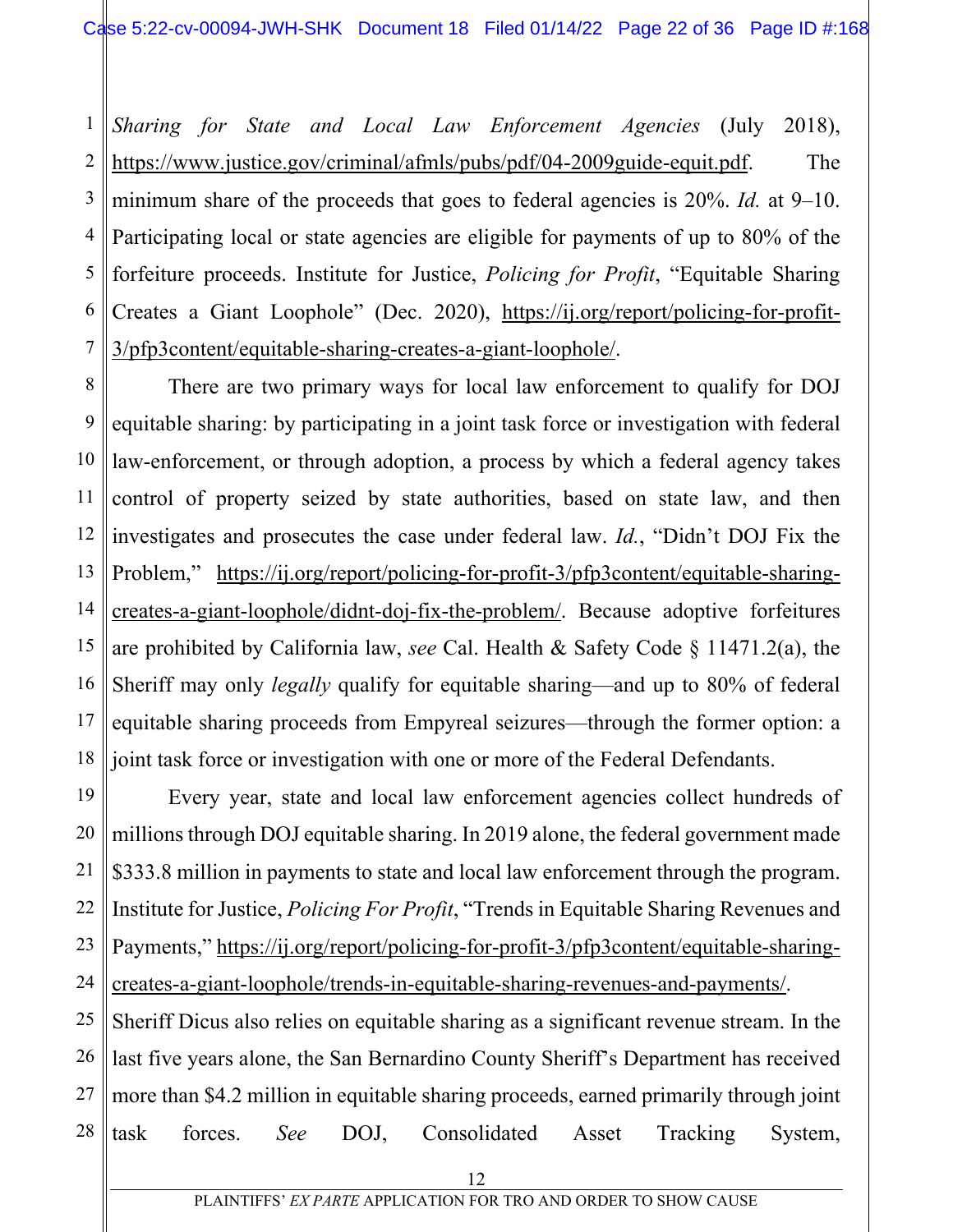1 https://web.archive.org/web/20210418164910/https://www.justice.gov/afp/freedo

2 3 4 5 6 7 8 9 10 m-information-act (data obtained through analysis of CATS Zip File, current through Jan. 9, 2021). Also in the last five years, the Inland Regional Narcotics Enforcement Team, a joint task force lead by the San Bernadino County Sheriff's Department, in conjunction with DEA and FBI, has received more than \$15.8 million in equitable sharing proceeds. *Id.* Since there is no legal basis for the Sheriff to seize the cash proceeds Empyreal is transporting for state-legal cannabis business, and since the Sheriff is not pursuing forfeiture in California courts for any violations of state law, the only plausible explanation for the Sheriff's conduct in seizing the cash and transferring it to the Federal Defendants is revenue generation.

11 12 13 The January 6 stop demonstrates the Sheriff is *only* interested in seizing cannabis proceeds, not cash from other businesses. That is because, unlike other business revenue that is legal in California, state-licensed cannabis proceeds—illegal under federal law—can be forfeited through DOJ's equitable sharing program.<sup>1</sup>

#### **III. Legal Standard**

25 26 To obtain a TRO or preliminary injunction, Empyreal must demonstrate that (1) it is likely to succeed on the merits of at least one of its claims, (2) it is likely to suffer irreparable harm in the absence of preliminary relief, (3) the balance of equities tips in its favor, and (4) an injunction is in the public interest. *Winter v. NRDC, Inc.*, 555 U.S. 7, 20 (2008). "When the government is a party, the last two factors (equities and public interest) merge." *E. Bay Sanctuary Covenant v. Biden*, 993 F.3d 640, 668 (9th Cir. 2021). Under the Ninth Circuit's sliding scale approach, "[s]erious questions going to the merits and a balance of hardships that tips sharply towards the plaintiff can support issuance of a preliminary injunction, so long as" the irreparable injury and public interest elements are satisfied. *Alliance for the Wild Rockies v. Cottrell*, 632 F.3d 1127, 1135 (9th Cir. 2011). So "[i]f the balance of harm

27

<sup>&</sup>lt;sup>1</sup> However, as noted *supra*, DOJ is prohibited from spending any funds to forfeit state-legal medical cannabis proceeds.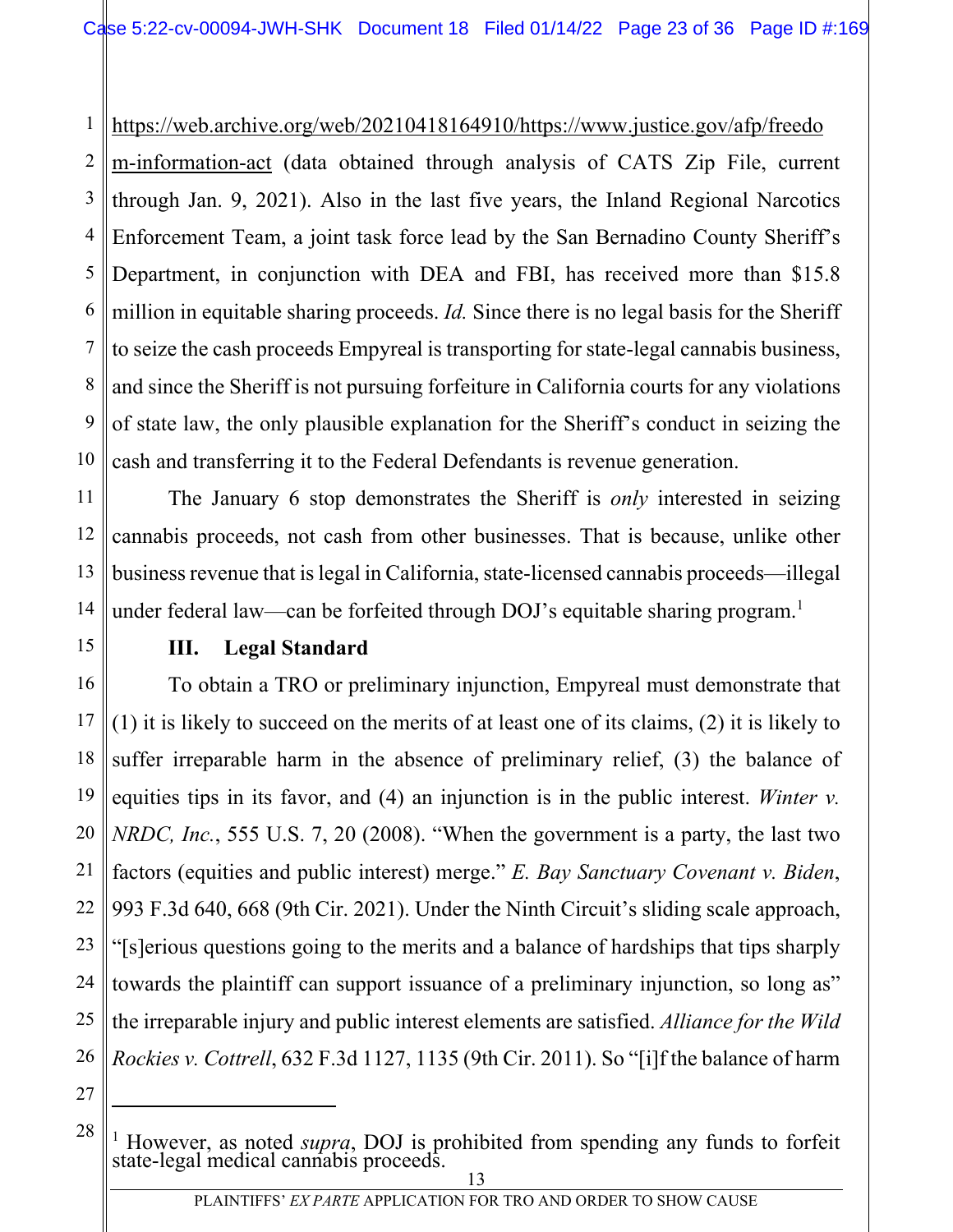1 2 3 tips decidedly toward [Empyreal], then [it] need not show as robust a likelihood of success on the merits as when the balance tips less decidedly." *Republic of Philippines v. Marcos*, 862 F.2d 1355, 1362 (9th Cir. 1988).

#### **IV. Argument**

A TRO should issue and a preliminary injunction is appropriate here because (A) Empyreal is likely to succeed on the legal claims it brings here challenging Defendants' conduct as *ultra vires* and violative of Empyreal's constitutional rights, (B) Empyreal is currently suffering and will continue to suffer substantial irreparable harm due to Defendants' ongoing conduct without relief from this Court, and (C) the balance of the equities and public interest strongly favor an injunction.

11

4

5

6

7

8

9

10

12

13

14

15

16

17

18

19

20

21

**A. Empyreal is likely to succeed on its** *ultra vires***, Fourth Amendment, and due process claims.** 

#### **1. The ongoing conduct of Sheriff Dicus and his department exceeds his statutory authority.**

Under California law, "[a] governmental agency that acts outside of the scope of its statutory authority acts *ultra vires* and the act is void." *Cal. DUI Laws. Ass'n v. Cal. Dep't of Motor Vehicles*, 20 Cal. App. 5th 1247, 1264 (2018). California law provides specific protections for the business activities Empyreal was engaged in at the time of the searches and seizures. And Sheriff Dicus has no statutory authority to search and seize property without evidence of criminal activity. Because Sheriff Dicus had no statutory authority for his illegal searches and seizures of Plaintiff's property, those acts, including any future such acts, are void as *ultra vires*.

22 23 24 25 26 27 28 Sheriff Dicus is the chief law enforcement officer of San Bernardino County. He acts under the authority vested in California sheriffs set out in Cal. Gov't Code §§ 26600–16. Specifically, those provisions authorize a sheriff to "preserve peace" and, in furtherance of that objective, to "sponsor, supervise, or participate in any project of crime prevention, rehabilitation of persons previously convicted of crime, or the suppression of delinquency." Cal. Gov't Code § 26600. Sheriffs are also authorized to "arrest and take before the nearest magistrate for examination all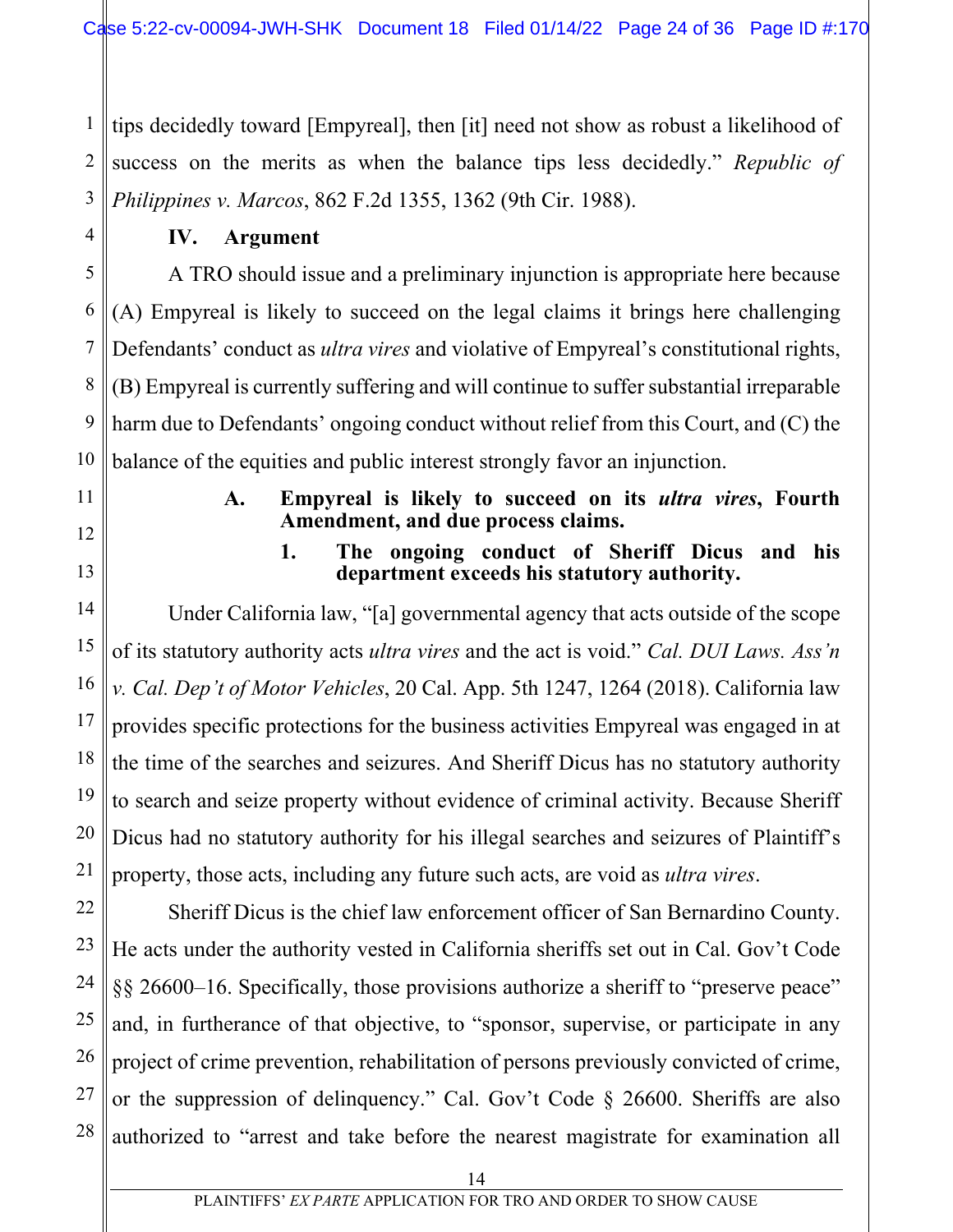1 2 3 4 persons who attempt to commit or who have committed a public offense." Cal. Gov't Code § 26601. No California law, however, empowers Sheriff Dicus to search or seize property where there is no probable cause of criminal activity. Nor is Sheriff Dicus authorized to conduct stops, searches, or seizures for "political" reasons.

5 6 7 8 9 10 11 12 13 14 15 16 17 18 19 20 21 Sheriff's deputies had no reason to believe that Plaintiff was engaged in criminal activity during the course of any of the three stops, searches, and seizures of Empyreal. Any alleged initial doubt over the origin of the cash carried in Empyreal's vehicles was immediately resolved by information readily provided by Empyreal documenting the operation of its legal cash-in-transit business. O'Gorman Decl. ¶¶ 29–48. These business activities are expressly protected by California law, which states that "**[a]n entity that** . . . **transports cash** or financial instruments, or provides other financial services **does not commit a crime under any California law** . . . solely by virtue of the fact that the person receiving the benefit of any of those services engages in commercial cannabis activity as a licensee pursuant to this division." Cal. Bus. & Prof. Code § 26260(a) (emphasis added). Through this law, the California Legislature recognized the importance of businesses like Empyreal's in making California's legal cannabis industry safe. *See* Assem. Com. on Banking and Finance, Analysis of Assem. Bill No. 1525 (2019–2020 Reg. Sess.). Sheriff Dicus's ongoing disruptions of Empyreal's business operations are not only unauthorized by California law, they undermine the law's express protections and the important public safety objectives it advances.

22 23 24 25 26 27 Sheriff Dicus is exceeding his statutory authority by instructing or permitting his office to repeatedly stop, search, and seize Empyreal's property without any indication of criminal activity (let alone probable cause). Targeting Empyreal's vehicles for any sort of criminal enforcement measures based on "political" reasons is also deeply improper and unauthorized by any statute. Because the activities for which Sheriff Dicus is targeting Empyreal for stops, searches, and seizures are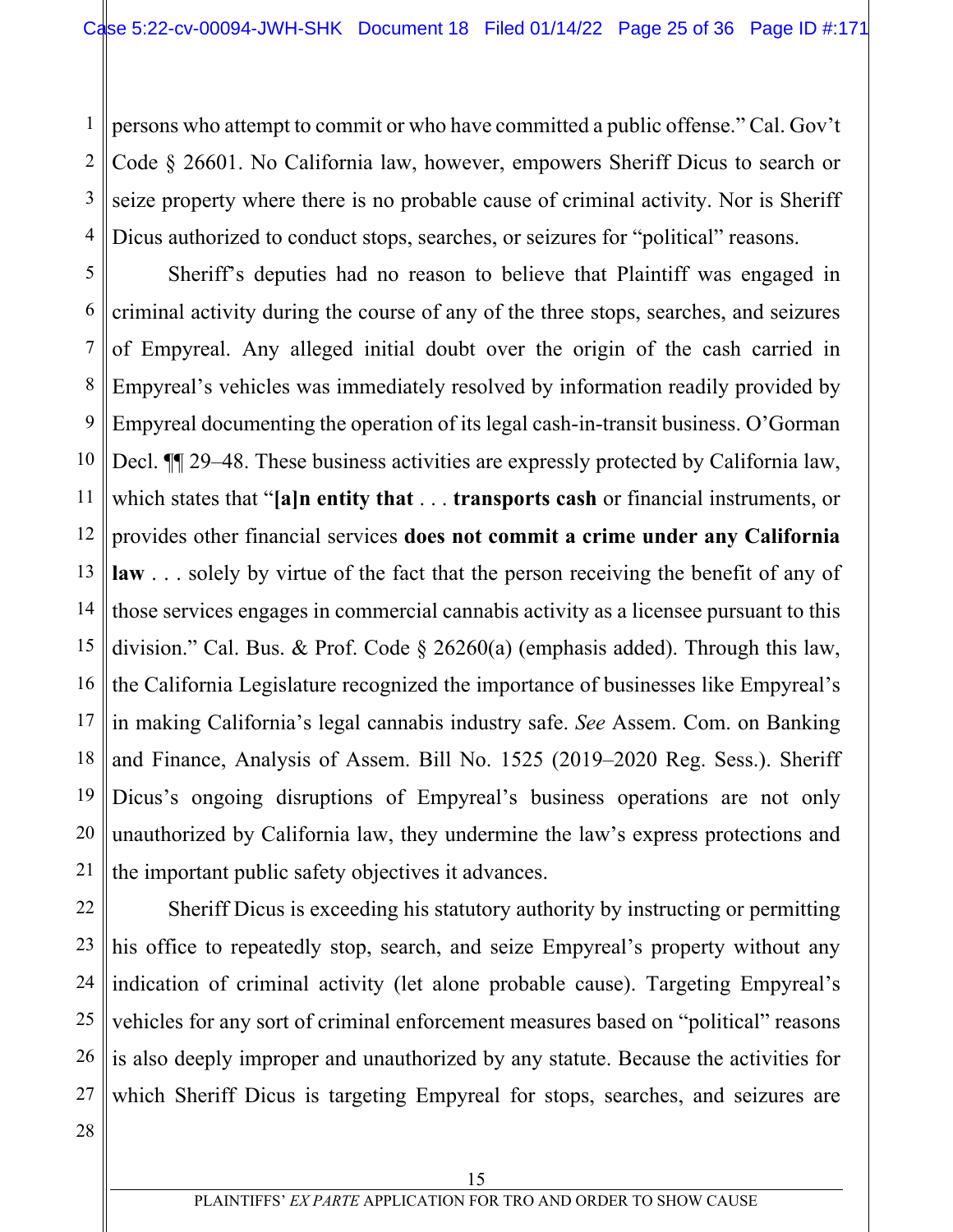1 2 expressly protected by California law, Empyreal is likely to succeed on its claim that Sheriff Dicus's practice of illegal searches and seizures is void as *ultra vires*.

3

4

5

6

7

8

9

10

11

12

13

14

15

16

17

18

19

20

21

22

23

24

25

26

27

28

#### **2. The Federal Defendants' ongoing conduct exceeds their statutory authority to spend federal funds.**

Any activity by the Federal Defendants to seize cash proceeds from medical cannabis businesses that Empyreal is transporting is *ultra vires* their authority and should be enjoined. The ability for California cannabis distributors to sell medical cannabis and deposit the cash proceeds in financial institutions is not only essential to conducting business, it is also explicitly authorized under California law. *See* Cal. Bus. & Prof. Code § 26260(a). Congress has spoken clearly and prohibits DOJ from spending any funds interfering with state-legal medical cannabis, including the seizure of any cash proceeds from medical cannabis. The Federal Defendants' ongoing seizures are *ultra vires* because they violate Congress's prohibition.

The Constitution exclusively vests the power of the purse with Congress. U.S. Const. art I., § 9, cl. 7 ("No Money shall be drawn from the Treasury, but in Consequence of Appropriations made by Law.") ("Appropriations Clause"). The Appropriation Clause is simple and explicit: "It means simply that no money can be paid out of the Treasury unless it has been appropriated by an act of Congress." *Off. of Pers. Mgmt. v. Richmond*, 496 U.S. 414, 424 (1990) (citations omitted). The Constitution delegates to Congress "exclusive" power "not only to formulate legislative policies and mandate programs and projects, but also to establish their relative priority for the Nation." *McIntosh*, 833 F.3d at 1172.

Unlike other constitutional provisions, there is no *de minimis* allowance, no reasonableness test, no forgiveness for mistake, no good faith exception, and no balancing against compelling government interests that allows the Executive Branch to act in violation of the plain language of the Appropriations Clause. *See Off. of Pers. Mgmt.*, 496 U.S. at 425 (holding that a mistake by an official is not grounds for obliging the government to pay where no appropriation has been made because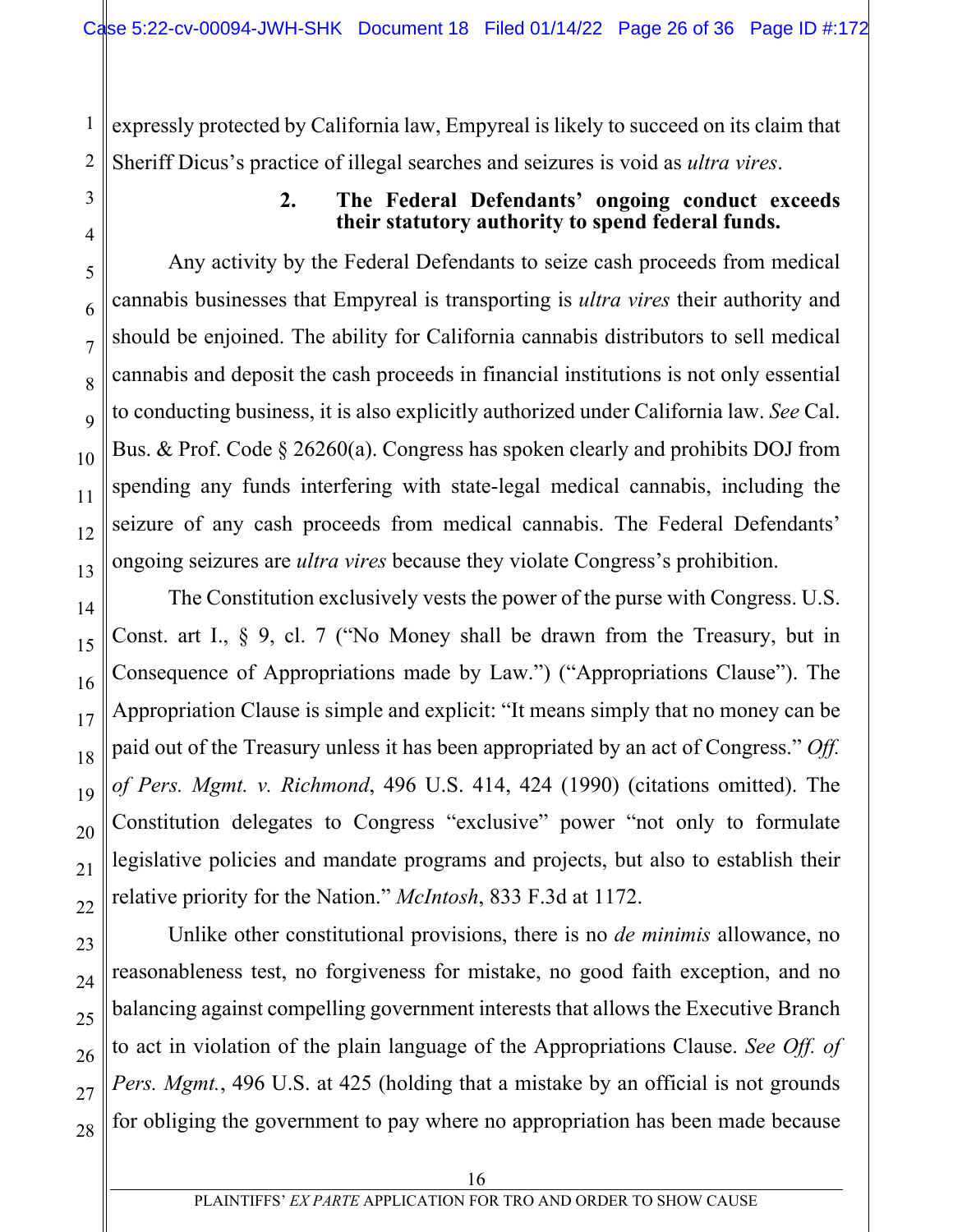1 2 3 4 5 6 7 8 under the Appropriations Clause "if individual hardships are to be remedied by payment of Government funds, it must be at the instance of Congress"); *Reeside v. Walker*, 52 U.S. 272, 291 (1850) ("However much money may be in the Treasury at any one time, not a dollar of it can be used in the payment of any thing not thus previously sanctioned."); *U.S. Dep't of Navy v. Fed. Lab. Rels. Auth.*, 665 F.3d 1339, 1342 (D.C. Cir. 2012) (holding that the Navy may not even buy bottled water absent a congressional appropriation). The command is clear—without an appropriation, no money may be spent by the Executive Branch.

9 10 11 12 13 14 15 16 17 18 19 20 21 22 23 24 25 26 27 28 Pursuant to its exclusive power of appropriation, Congress imposed through an appropriations rider a duty on DOJ, including its subsidiary agencies FBI and DEA, to not spend *any* money that prevents a state from implementing its own laws that authorize the use, distribution, possession, or cultivation of medical cannabis. Consolidated Appropriations Act 2021, Pub. L. No. 116-260, § 531, 134 Stat. 1283 (2020) (amended Dec. 3, 2021). In *McIntosh*, the Ninth Circuit recognized the absolute effect of this appropriation rider's command and the ability for courts to grant injunctive relief. *McIntosh*, 833 F.3d at 1175. There, the Court held that "Appellants . . . can seek—and have sought—to enjoin DOJ from *spending funds*" contrary to Congress's restrictions." *McIntosh*, 833 F.3d at 1172 (enjoining prosecution of charged conduct that is in compliance with state medical marijuana laws); *see also Sierra Club v. Trump*, 929 F.3d at 695 (rejecting an interpretation of *McIntosh* that only provides "a defense for criminal defendants"). By seizing the proceeds of medical cannabis businesses that Empyreal is transporting and by forcing Empyreal to stop operating where those seizures occur, the Federal Defendants are "spending money on actions that prevent the Medical Marijuana States' giving practical effect to their state laws that authorize the use, distribution, possession, or cultivation of medical marijuana." *McIntosh*, 833 F.3d at 1176. Empyreal thus seeks to enjoin the Federal Defendants from seizing the medical cannabis funds it is transporting because those acts are unfunded and thus *ultra vires*.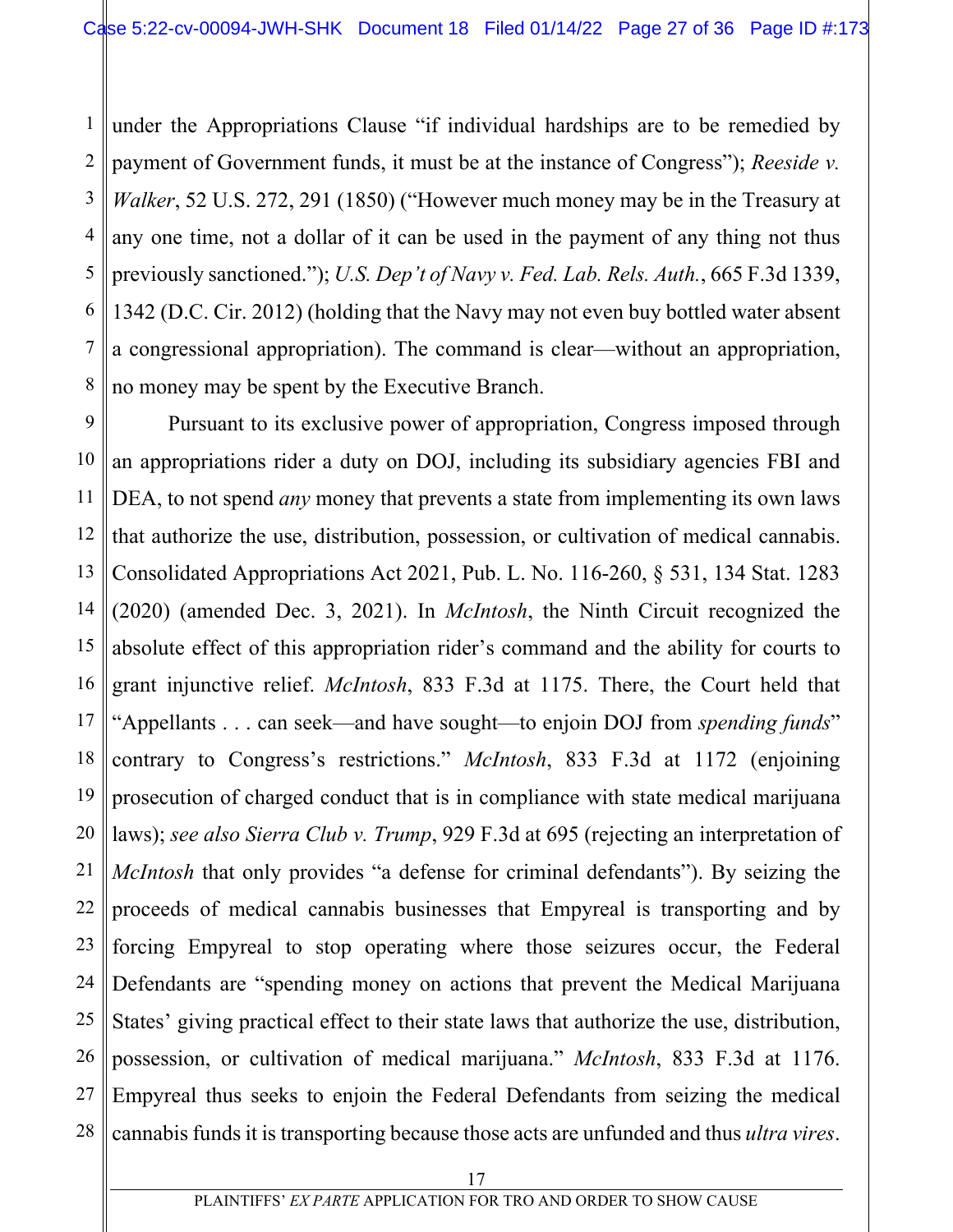1 2 3 4 5 6 7 8 9 10 11 12 13 14 15 Empyreal's lawful business of transporting cash from state-licensed medical cannabis businesses to financial institutions has been targeted several times by the Federal Defendants, including as recently as January 6, 2022. Transporting cash from a state-licensed medical cannabis business is expressly protected by California law. Cal. Bus. & Prof. Code § 26260(a). The threat of future seizures of cash proceeds like those that have already occurred has forced Empyreal to suspend its service to state-licensed medical cannabis businesses in San Bernardino County and threatens to force Empyreal to suspend service to state-licensed medical cannabis businesses elsewhere in California and across the nation. This threat of seizure interferes with a vital business operation for medical cannabis businesses, frustrating their ability to safely store cash proceeds off-premises, which in turn interferes with their ability to provide medical cannabis to those seeking treatment. O'Gorman Decl. ¶ 49. The Federal Defendants' actions violate the clear prohibition against DOJ spending money that prevents states from implementing their own laws that authorize the use, distribution, possession, or cultivation of medical cannabis.<sup>2</sup>

16 17 18 19 20 21 22 The Federal Defendants' participation in these seizures and forfeitures also cannot be justified by reliance on probable cause, even if some of the seized cash might originate from adult-use cannabis businesses not covered by the appropriations rider. As noted above, the necessity of strict adherence to the limitations of the Appropriation Clause, coupled with the prohibitions of the rider, means the Federal Defendants must take care to not engage in activities, whether they have probable cause or some other justification, to spend *any* money that

26

27 sufficient to constitute use of funds. Moreover, however minor the expense, the rider provides that '*[n]one* of the funds' appropriated to DOJ may be used to prevent a

<sup>23</sup>

<sup>24</sup> 25

<sup>&</sup>lt;sup>2</sup> Any activity by Federal Defendants to seize proceeds from medical cannabis necessarily costs money and violates the rider—government employees do not work pro bono. *See United States v. Jackson*, 388 F. Supp. 3d 505, 514 (E.D. Pa. 2019) ("That U.S. Attorneys and U.S. Marshals are paid a fixed salary is immaterial; the fact that these employees would be devoting time to this case over another case is

<sup>28</sup> state from implementing its medical marijuana laws. Thus, DOJ participation in such proceedings would constitute a use of its funds under the rider.").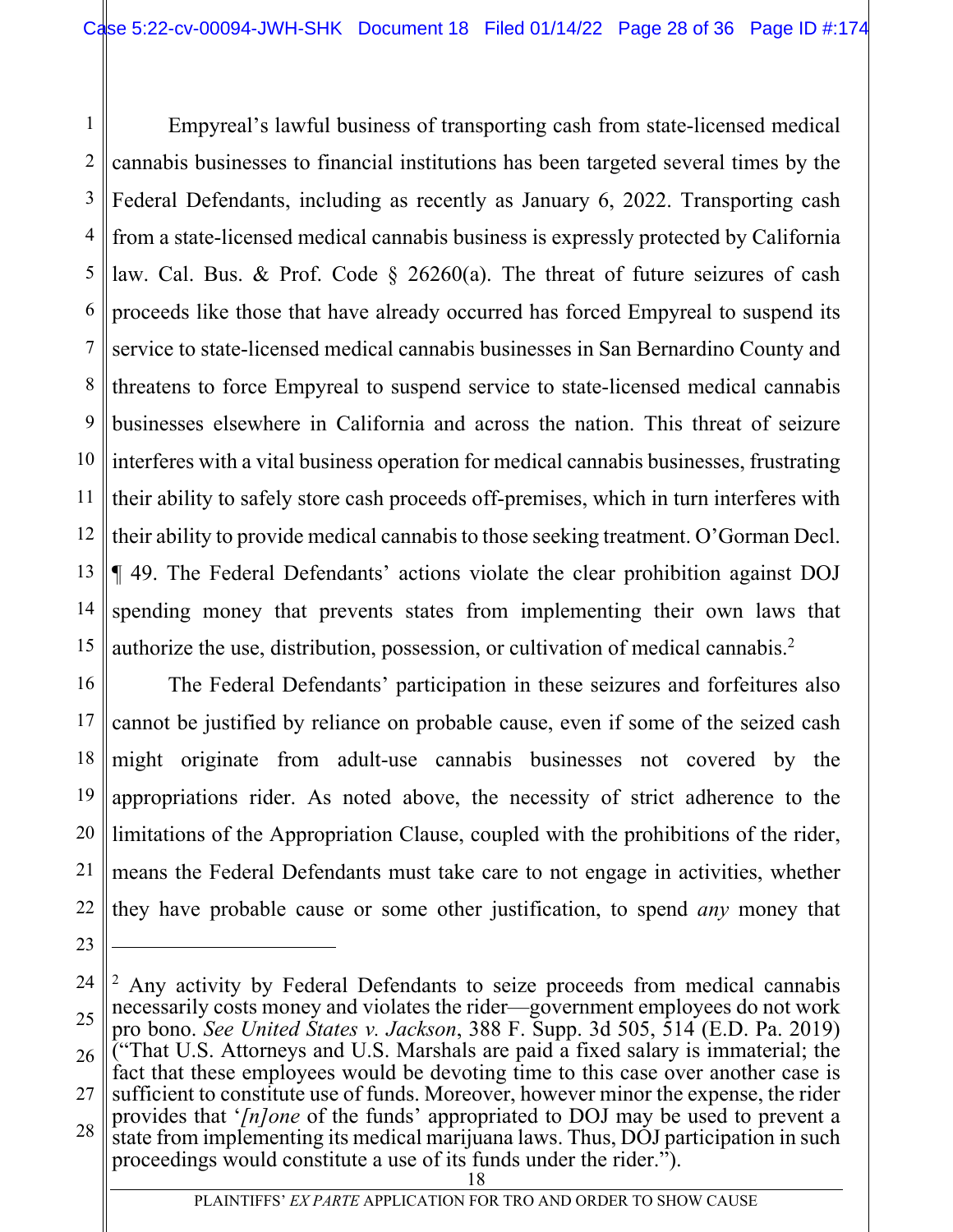1 2 3 4 5 prevents states from implementing their medical cannabis laws. As such, the Federal Defendants should be enjoined from participating in the stops and searches of Empyreal's vehicles or in the seizures or forfeitures of proceeds Empyreal is transporting unless they can establish that those funds originated *entirely* from adultuse cannabis (or from medical cannabis not in compliance with California law).<sup>3</sup>

6 7 8 9 10 11 12 13 14 15 16 The practical effect may be that the Federal Defendants are limited in the types of law enforcement tactics they can engage in or require them to be more careful in identifying the sources of funds before seizing them, but that result was Congress's policy decision to make, not the Federal Defendants'. *McIntosh*, 833 F.3d at 1172 ("Once Congress, exercising its delegated powers, has decided the order of priorities in a given area, it is for the courts to enforce them when enforcement is sought.") (cleaned up). The burden is rightly on the Federal Defendants because it is their burden to not violate the Appropriations Clause by acting *ultra vires* their authority. A contrary holding would allow for the inadvertent (or advertent) spending of funds without an appropriation, which is antithetical to long-standing constitutional law. Therefore, Empyreal is likely to succeed on this claim.

17

#### **3. The Sheriff is violating the Fourth Amendment.**

18 19 20 21 22 23 The sine qua non of the Fourth Amendment is that, even where a warrant may not be required, officers are prohibited from conducting stops, searches, or seizures without reasonable suspicion or probable cause of criminality. *Jones v. Las Vegas Metro. Police Dep't*, 873 F.3d 1123, 1132 n.7 (9th Cir. 2017) ("Officers are required to have at least reasonable suspicion to stop a vehicle for investigatory purposes.") (citations omitted); *United States v. Rojas-Millan*, 234 F.3d 464, 468 (9th Cir. 2000)

<sup>26</sup> 27 28 <sup>3</sup> However, if such seizures were to prevent Empyreal from operating the financial infrastructure necessary to support state-sanctioned medical cannabis businesses, they would still violate the Rohrabacher-Farr appropriations rider by interfering with states' implementation of their medical cannabis laws. DOJ may not spend money on actions that prevent states from "giving practical effect to their state laws that authorize" medical cannabis. *McIntosh*, 833 F.3d at 1176.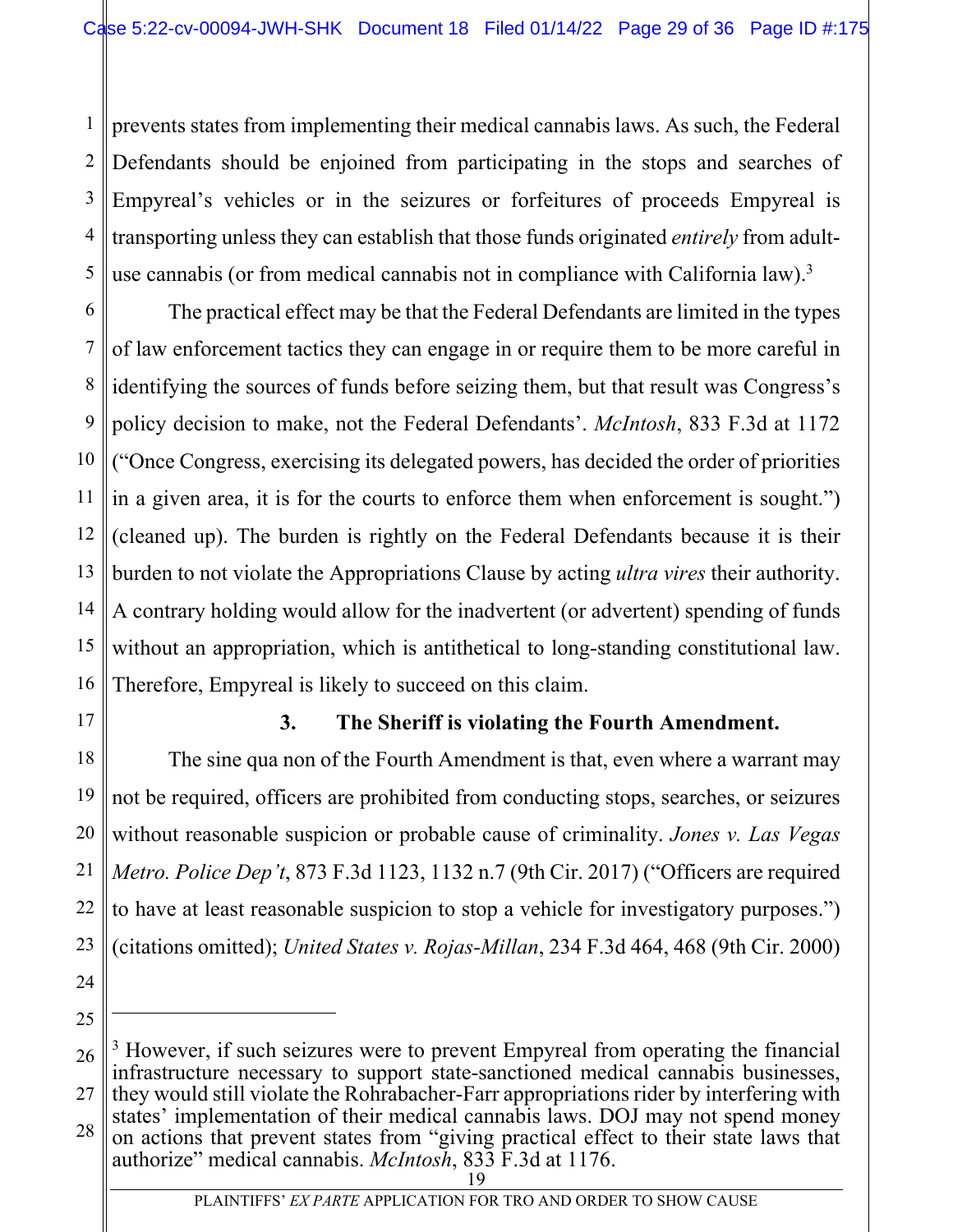1 2 3 4 (Officers "must have at least a reasonable suspicion of criminal misconduct before detaining a driver."); *United States v. Place*, 462 U.S. 696, 709–10 (1983) (brief investigatory seizure of property requires reasonable suspicion, and anything longer requires probable cause). The Sheriff is violating that elementary principle.

5 6 7 8 9 10 11 12 13 Because the sale of cannabis and the transport of cannabis proceeds (including in localities where dispensaries are prohibited) are lawful under California law, the Fourth Amendment prohibits the Sheriff from stopping, searching, or seizing Empyreal's personnel or property (namely, vehicles, safes, and cash) without reasonable suspicion or probable cause to believe that the property is associated with or is the proceeds of cannabis sales that violate state law. The Sheriff has no such basis for conducting the ongoing stops, searches, and seizures of Empyreal's vehicles, as revealed by his deputy's January 6, 2022 statement that Empyreal's vehicles are being targeted for "political" reasons. O'Gorman Decl. ¶ 48.

14 15 16 17 18 19 20 21 22 23 24 25 Instead, the ongoing stops, searches, and seizures are improperly based on the Sheriff's insistence that because the cash Empyreal lawfully transports on behalf of its clients is connected to "drugs" the Sheriff has "the right to take the money." *Id.* ¶ 36. That is wrong. Empyreal is lawfully transporting the lawful proceeds of product sales that are completely lawful under California law, the state that employs the Sheriff and the state whose laws he is bound to enforce. The Sheriff has no "right to take the money" because the Sheriff has no "specific, articulable facts which, together with objective and reasonable inferences, form the basis for suspecting that the particular person detained is engaged in criminal activity." *United States v. Twilley*, 222 F.3d 1092, 1096 (9th Cir. 2000) (citation omitted). And the Sheriff's apparent "mistaken view of the law" does not absolve the Sheriff's repeated, ongoing Fourth Amendment violations. *Id.*

26 27 28 Also wrong is the Sheriff's mistaken belief that "if I stop you I have the right to open the safe" in the vehicle. O'Gorman Decl. ¶ 36. No such rule exists. Clearly, the Sheriff is using pretextual traffic stops to search and seize Empyreal's property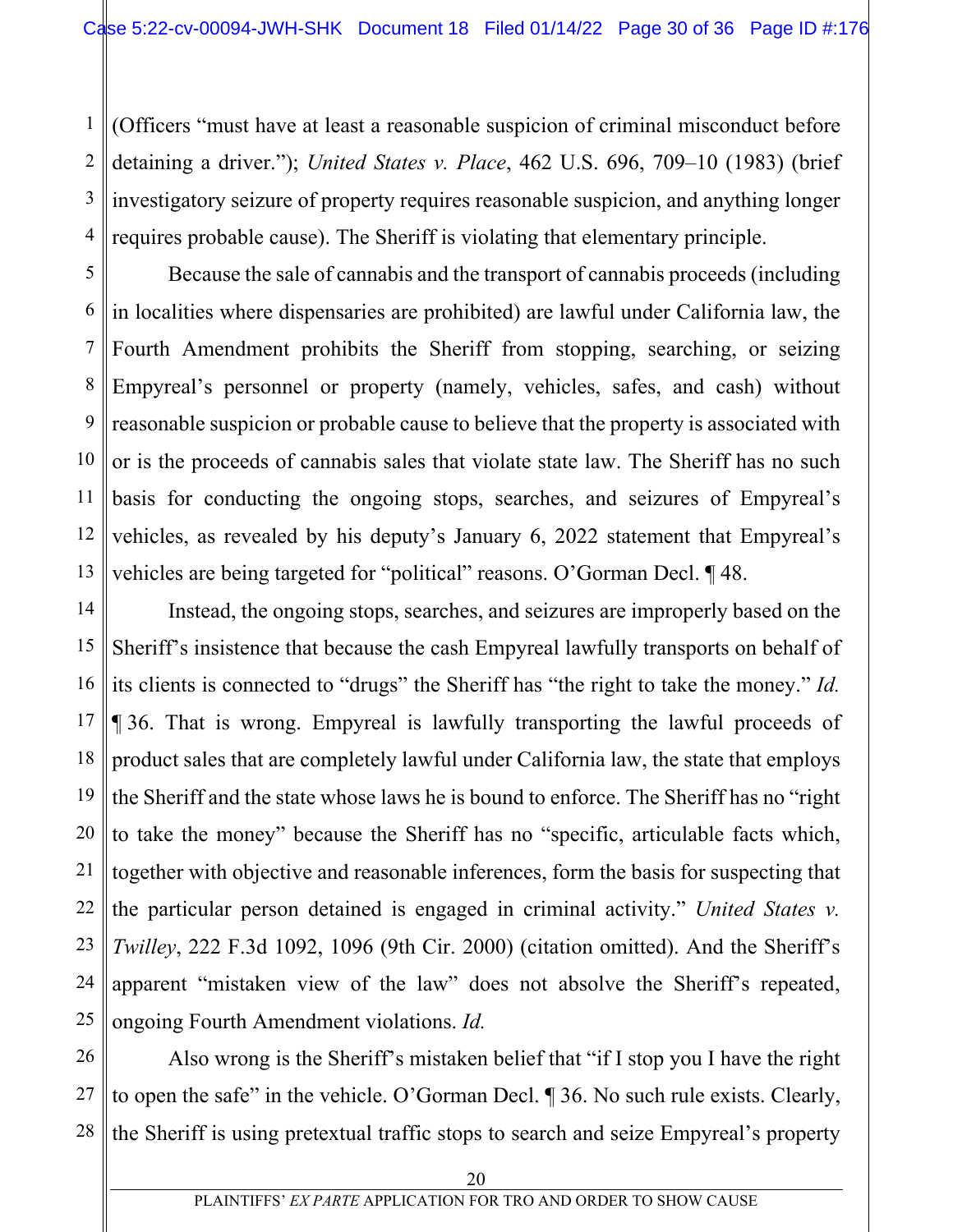1 2 3 4 5 6 7 8 9 without probable cause. Indeed, the Sheriff is not even issuing traffic citations during these stops—just taking Empyreal's cash. *Id.* ¶ 22. Even when the Sheriff has "probable cause to believe that a traffic violation has occurred" and may therefore conduct a vehicle stop, *Whren v. United States*, 517 U.S. 806, 810 (1996), that traffic-violation stop does not give officers the right to search the vehicle. To the contrary: Any warrantless search pursuant to the automobile exception requires probable cause to believe that the place searched contains contraband. *United States v. Ross*, 456 U.S. 798, 825 (1982). Contra the Sheriff's wishes, a traffic-violation stop is not carte blanche to search a vehicle, let alone a locked safe inside it.

10 11 12 13 14 15 16 17 18 19 20 21 22 At this stage, the Court need not opine on the pretextual nature of these ongoing stops. All the Court need hold is: Even assuming the Sheriff's stops are lawful if based on actual traffic violations, any searches or seizures of personnel or property conducted after those stops must be based on probable cause, *Ross*, 456 U.S. at 825, and the stops may not be prolonged beyond their traffic-violation "mission" without at least articulable, individualized reasonable suspicion of criminality, *Rodriguez v. United States*, 575 U.S. 348, 354–55 (2015). The Court should preliminarily enjoin any stops, searches, or seizures of Empyreal vehicles made without probable cause under California law—which the Sheriff does not and cannot have, as evidenced by the fact that after multiple searches and seizures, the Sheriff has not issued any traffic citations, arrested anyone, filed criminal charges, or otherwise articulated or shown any evidence that Empyreal is doing anything other than lawfully transporting the lawful proceeds of state-licensed businesses.

23 24

25

26

27

28

#### **4. The Sheriff is violating due process because his conduct is driven by improper financial motives.**

The Fourteenth Amendment's Due Process Clause "entitles a person to an impartial and disinterested tribunal in both civil and criminal cases." *Marshall v. Jerrico, Inc.*, 446 U.S. 238, 242 (1980). For this reason, a "scheme injecting a personal interest, financial or otherwise, into the enforcement process may . . . raise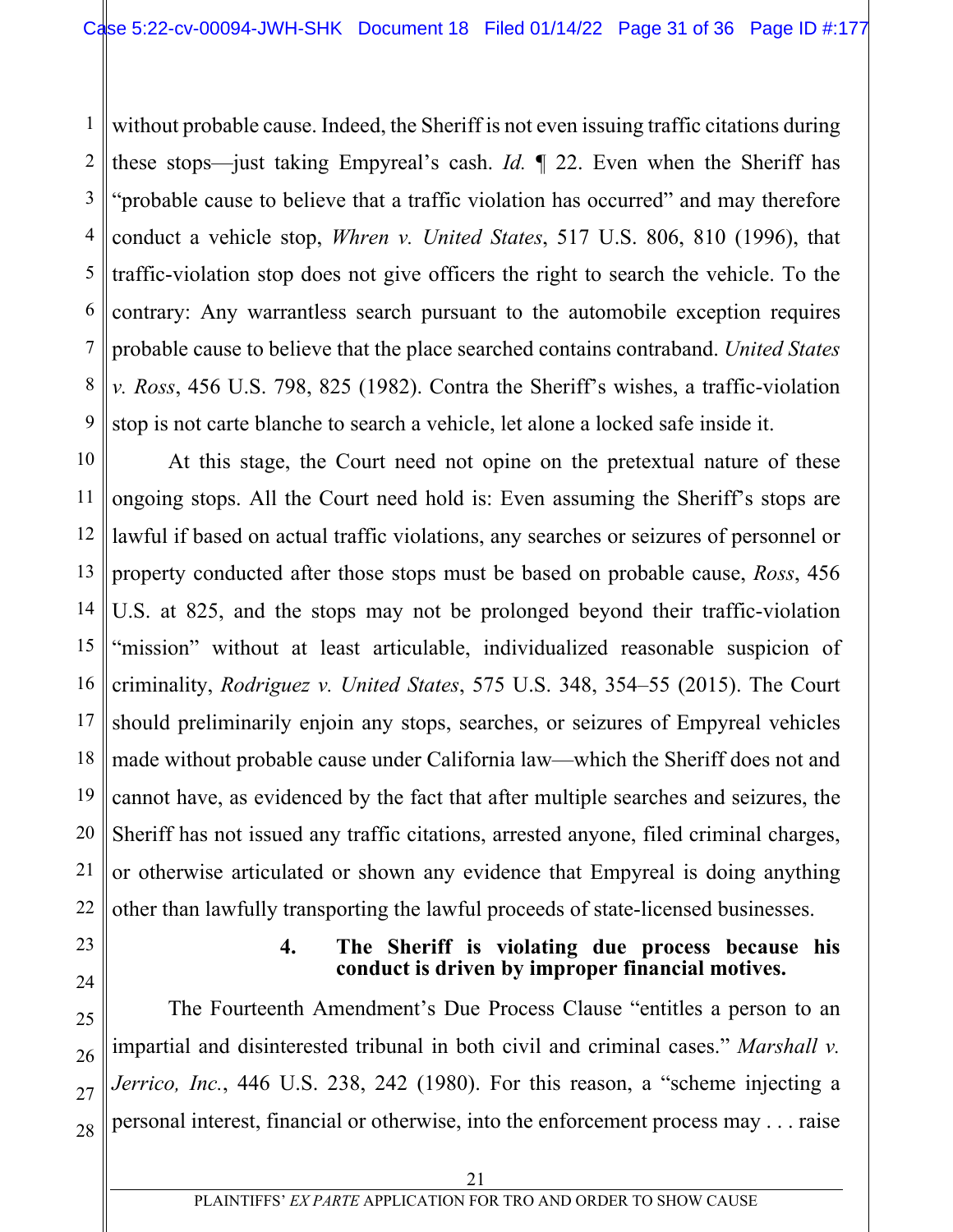1 2 3 4 5 6 7 8 serious constitutional questions." *Id.* at 249–50; *see also, e.g.*, *Ward v. Village of Monroeville*, 409 U.S. 57, 60–62 (1972) (holding that petitioner's due process rights were violated when he was required to appear in traffic court before a mayor who was also responsible for village finances); *Harjo v. City of Albuquerque*, 326 F. Supp. 3d 1145, 1193 (D.N.M. 2018) (holding that institutional incentive to prosecute constituted a due process violation). Defendants run afoul of this constitutional guarantee by stopping, searching, and seizing Empyreal's vehicles and the money transported in them for no reason other than supplementing their agencies' budgets.

9 10 11 12 13 14 15 16 17 As detailed above, the Sheriff is participating in equitable sharing with one or more of the Federal Defendants, through which he receives up to 80% of the proceeds from assets forfeited through civil forfeiture. Notably, because medical and adult-use cannabis is entirely legal under California law, and Empyreal's business has been expressly authorized by California law, the Sheriff has no legitimate lawenforcement purpose to search Empyreal's property or seize the money Empyreal transports. And even if the Sheriff believed that Empyreal's *clients* were not fully compliant with California law, it would only make sense for the Sheriff to search and investigate those businesses, not Empyreal's vehicles.

18 19 20 21 22 23 24 25 26 27 28 While this alone demonstrates the Sheriff's true motivation for seizing the money in Empyreal's vehicles, his deputies' comments during the December 9 seizure leave no room for doubt. After seizing the cash in the vehicle, the deputies counted the money. Before beginning the count, one of them apparently observed the physical amount of cash in the vehicle and said, "this is, uh, more small," presumably comparing the December 9 seizure total to the November 16 seizure total. Then, after they finished counting the cash, one of the deputies remarked that there were "pretty small amounts [of cash] this time, huh?" Another deputy said, "That's it?" and chuckled. He then said "You set the bar too high." When another deputy remarked that he thought they would get "a million or two," the first deputy responded, "At least we got over a million." Again, the deputies appear to be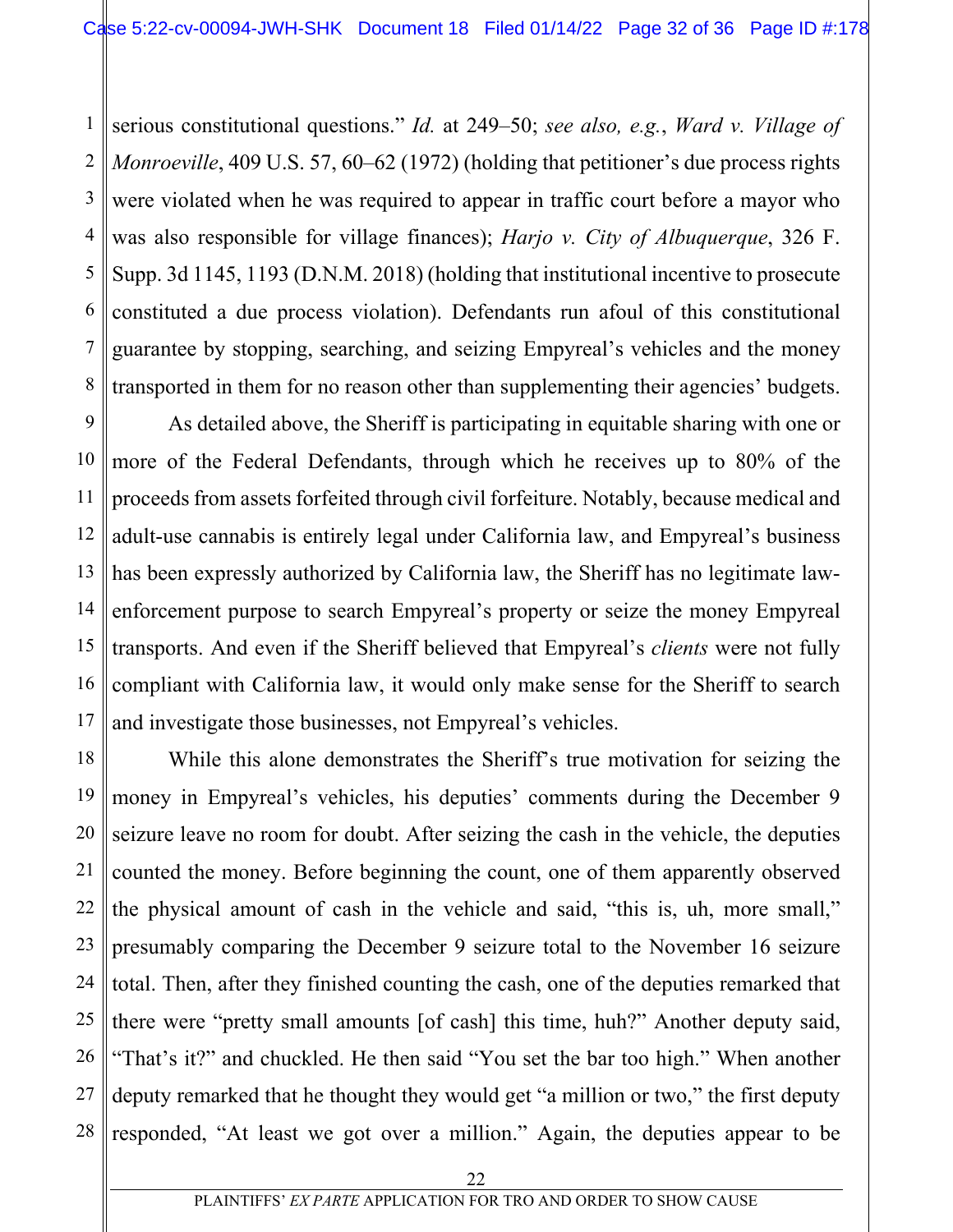1 2 3 4 5 comparing the November 16 and December 9 seizures, which together totaled approximately \$1.1 million. O'Gorman Decl. ¶ 37. As these discussions reveal, the deputies' focus was on the quantity of cash, not its source. Because they cannot actually be interested in curtailing the cannabis industry—which is legal under California law—they must be interested in DOJ equitable sharing revenues.

6 7 8 9 10 The Sheriff's financial motivation is further supported by the January 6 stop, when deputies declined to seize boxed coins Empyreal was transporting because they were from a non-cannabis business. *Id.* ¶ 47. That is because, unlike cannabis proceeds, lawful revenue from other businesses cannot be forfeited through DOJ's equitable sharing program (nor can it be forfeited under California law).

11 12 13 This type of financial incentive is precisely the type that the U.S. Supreme Court has warned violates due process. *See Marshall*, 446 U.S. at 249–50; *see also Harjo*, 326 F. Supp. 3d at 1193. Empyreal is thus likely to succeed on this claim.

14

15

16

17

18

19

20

21

22

23

24

25

26

27

28

### **B. Empyreal is suffering and will continue to suffer substantial irreparable harm without relief from this Court.**

"[E]conomic hardship constitutes irreparable harm." *Kildare v. Saenz*, 325 F.3d 1078, 1083 (9th Cir. 2003). More specifically, evidence supporting irreparable harm can be: "threatened loss of prospective customers or goodwill," *Stuhlbarg Int'l Sales Co. v. John D. Brush & Co.*, 240 F.3d 832, 841 (9th Cir. 2001); "loss of control over business reputation," *Adidas Am., Inc. v. Skechers USA, Inc.*, 890 F.3d 747, 756 (9th Cir. 2018); or a "constitutional violation alone, coupled with the damages incurred," *Am. Trucking Assocs., Inc. v. City of Los Angeles*, 559 F.3d 1046, 1058 (9th Cir. 2009). Having to cease lawful business operations suffices. *Id.*

Here, because of Defendants' ongoing conduct, Empyreal is suffering the following immediate and irreparable injuries. It is: (1) being deprived of its ability to complete contracted services with its clients, damaging its business reputation, client retention, and client recruitment; (2) forced to suspend its operations in San Bernardino County and reroute other Southern California routes to avoid San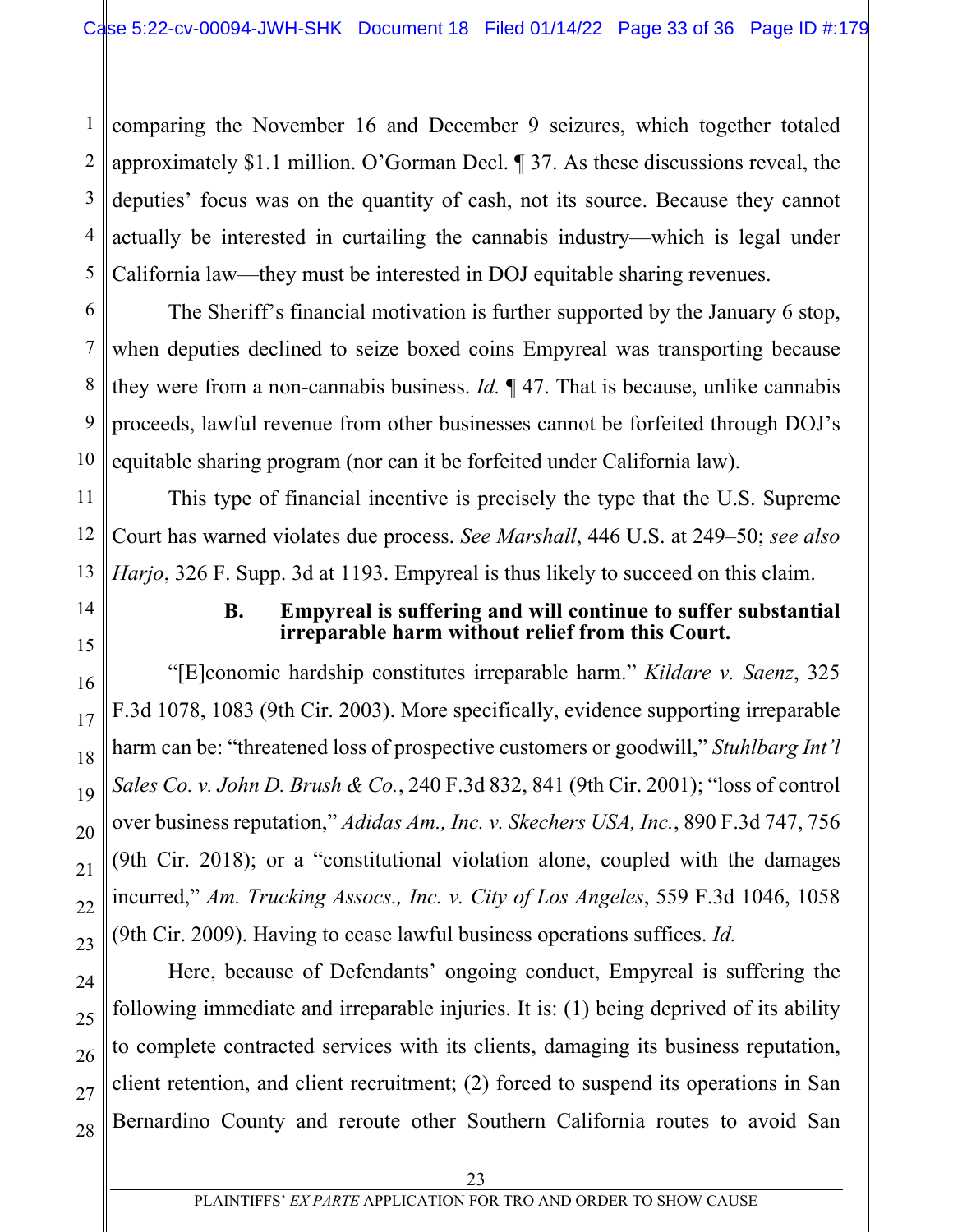1 2 3 4 5 6 7 8 9 10 11 12 13 14 15 Bernardino County; (3) forced to suspend its operations through Kansas and reroute its operations to serve Kansas City, Missouri, at considerable expense; (4) forced to forgo offering new services in three Midwestern states; (5) unable to expand its services to meet client demands in Southern California due to its inability to make use of its currency processing facility in San Bernardino County and to otherwise operate there, including rerouting Southern California routes that would have delivered to that facility; (6) losing potential clients; (7) suffering significant reputational harm and economic hardship based on the May 18 seizure, including having its competitors use the May 18 seizure to publicly attack and degrade Empyreal to potential and current clients; (8) reasonably anticipating additional reputational harm and economic hardship due to the California seizures, which will affect its ability to attract investors and business partners; (9) being deprived of hundreds of thousands of dollars seized from its vehicles; (10) being forced to expend funds to defend against civil forfeiture proceedings initiated without cause; and (11) suffering violations of its constitutional rights. O'Gorman Decl. ¶ 49.

16 17 18 19 All of the above immediate and irreparable injuries will continue unabated if Defendants are not enjoined from this ongoing conduct, as shown by the January 6 stop. Each day Defendants' unlawful conduct continues, Empyreal will continue to suffer injury, further compounding its economic hardship and reputational damage.

20 21 22 23 24 25 26 27 28 Finally, if Defendants' conduct continues, it poses an existential threat to Empyreal. If Defendants' conduct continues in California, Empyreal will have to suspend its business operations in the state, at a significant financial loss, since California represents about 20% of Empyreal's business and Empyreal reasonably anticipated its business would otherwise double in California in 2022. Even worse, if the Federal Defendants' conduct continues in other jurisdictions, Empyreal may be forced to cease lawful business operations for financial institutions, and their customers, involved in state-legal medical cannabis and adult-use cannabis operations. Ending these services would severely impact Empyreal's business. *Id.*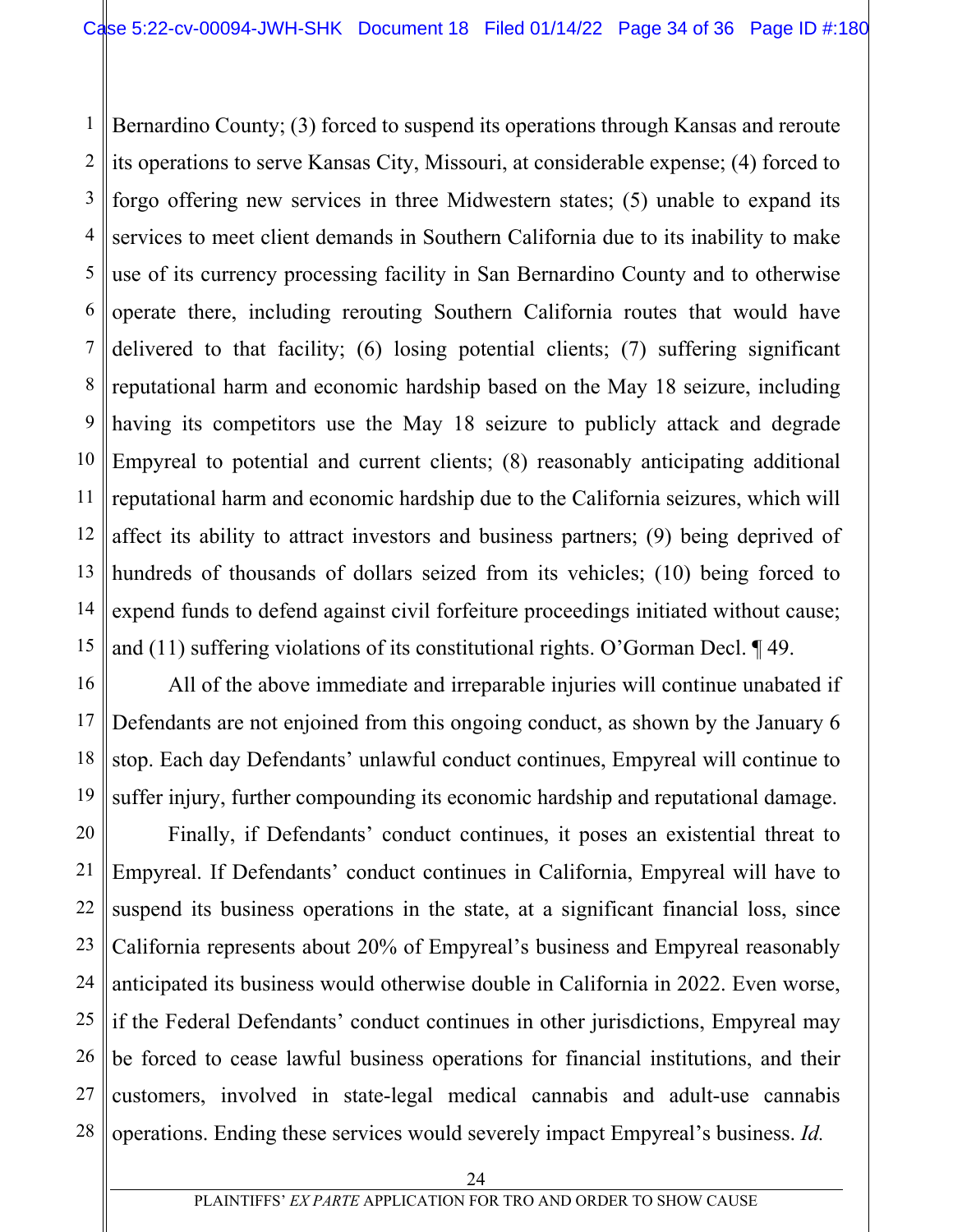#### **C. The equities and public interest strongly favor an injunction.**

2 3 4 5 6 7 8 9 10 11 12 13 14 15 16 17 18 19 20 21 22 23 "[I]t is always in the public interest to prevent the violation of a party's constitutional rights." *Melendres v. Arpaio*, 695 F.3d 990, 1002 (9th Cir. 2012) (quotation marks and citations omitted). It is, in fact, "the highest public interest." *United States v. Raines*, 362 U.S. 17, 27 (1960). For that reason alone, Empyreal satisfies the equities and public-interest requirements for immediate relief, given that Defendants' conduct violates Empyreal's Fourth and Fourteenth Amendment rights. But even if the Court grants relief only on statutory grounds, the policies expressed in those statutes, both state and federal, make clear that there is no public interest in disrupting Empyreal's lawful business specifically and the operations of the lawful cannabis industry generally—which depends on services like Empyreal's to operate safely and in compliance with federal and state financial regulations. *See Weinberger v. Romero-Barcelo*, 456 U.S. 305, 320 (1982) (exercise of equity in the public interest should be in accordance with what legislature sought to protect); *Allergan, Inc. v. Merz Pharms., LLC*, 2012 WL 781705, at \*13 (C.D. Cal. Mar. 9, 2012) (giving effect to a law's "broadly stated policies" "would serve the public interest"); *Shipp v. Schaaf*, 2019 WL 1472303, at \*2 (N.D. Cal. Apr. 2, 2019) (finding it in the public interest to enjoin conduct that "does not follow . . . stated policy"). On the other side of the ledger, Defendants have no reason to disrupt these lawful businesses. Their only interest, as demonstrated by their own words and conduct, is financial gain. That, of course, is never a legitimate government interest—especially when it contravenes explicit statutory commands, policies, and goals, in a manner that violates the Fourth Amendment to boot.

24

1

#### **V. Conclusion**

25 26 27 28 The Court should issue a temporary restraining order enjoining Defendants' unlawful and unconstitutional stops, searches, and seizures of Empyreal's vehicles, cash, and other property, and an order for Defendants to show cause why a preliminary injunction should not issue.